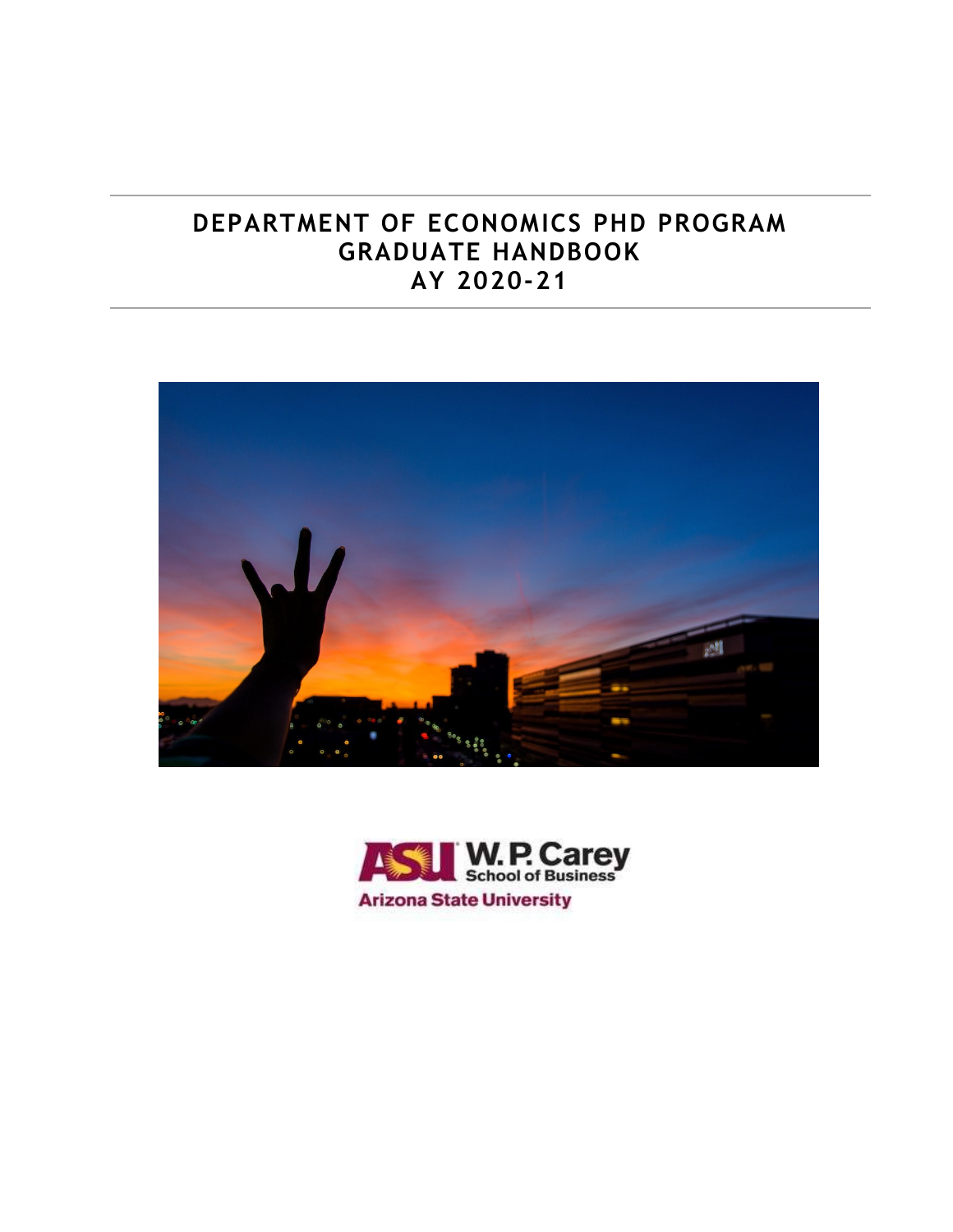# **CONTENT**

#### Preface

- Mission
- Non-discrimination Statement: Arizona State University

Program General Admissions Information

- Admission Requirements and Recommended background for applicants
- PhD Application Process
- Tuition costs, fees and residency requirements

#### Economics PhD Program Overview

- Approved Dissertation Committee Chair/Member List
- Program Advisors and Staff
- Program Requirements for Satisfactory Progress
	- o Grade Requirement
	- o Qualifying Exam Requirement
	- o Course Load Requirement
	- o Comprehensive Exam Requirement
	- o Dissertation Prospectus, Field, and Workshop Requirements
	- o International Students Only- English Language Requirement
- Job Market and Placement
- Dissertation Defense
- Maintaining Enrollment
- Possible Courses for PhD Students
- Sample Plan of Study
- Graduate Assistantship: Teaching and Research Assignments
- Teaching Courses

#### Department Procedures

- Office Space
- Travel Reimbursement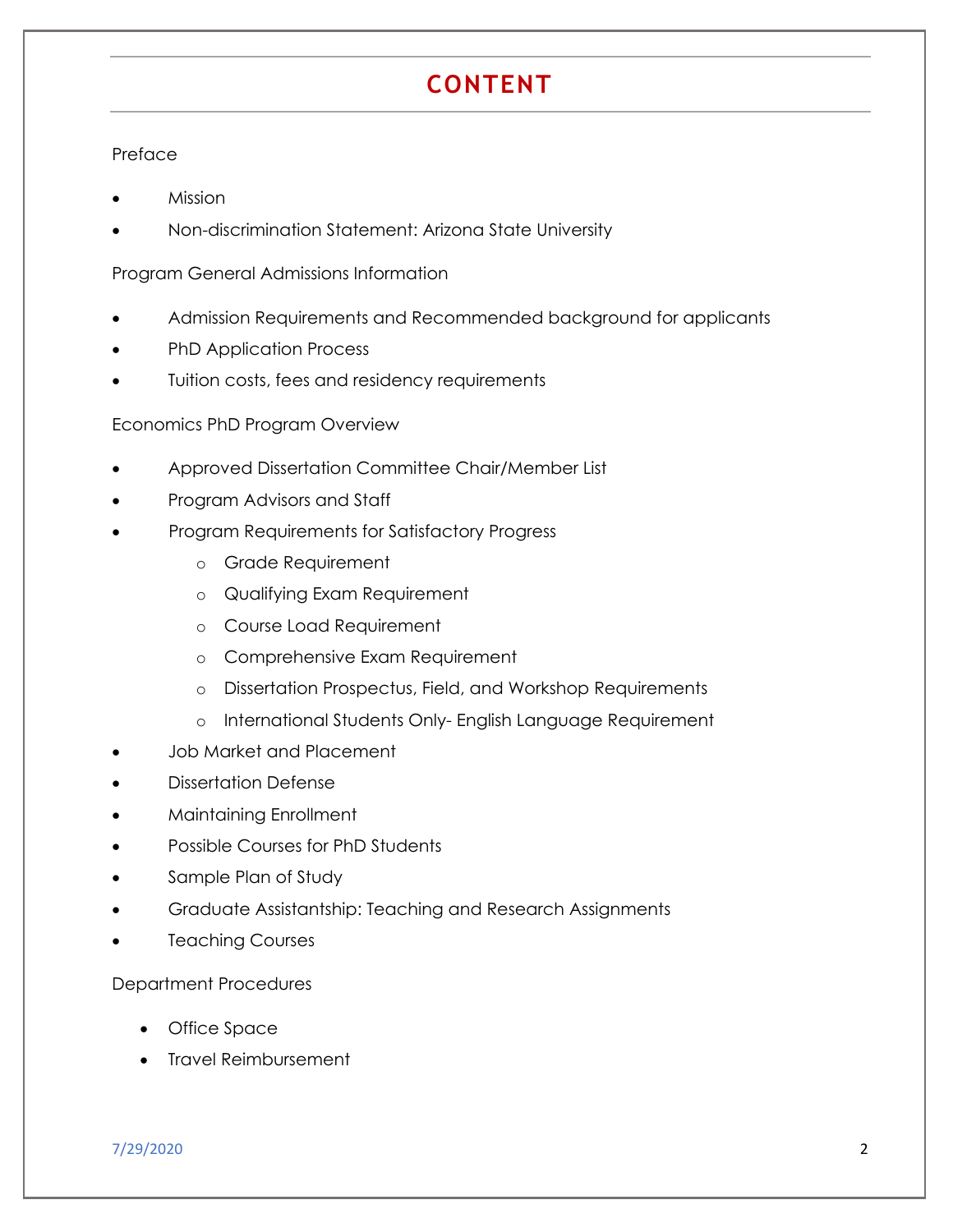# **CONTENT (CON'T)**

Discontinuation of PhD Program

- Master's in Science in Economics
	- o M.S. in Passing
	- o M.S. with Thesis or Applied Project
- Voluntary Withdrawal

Student Code of Conduct and Academic Integrity

- Arizona Board of Regents Student Code of Conduct
- Academic Integrity and Statement on Plagiarism
- Automatic Low GPA Probation
- Departmental Student Appeal Procedures
- University Harassment Policies
- Legal Definitions

Links to University and Graduate Education Documents

Department and University Resources

- Academics and professional development
- Student support services
- Business and Finance services
- Campus amenities
- Contact information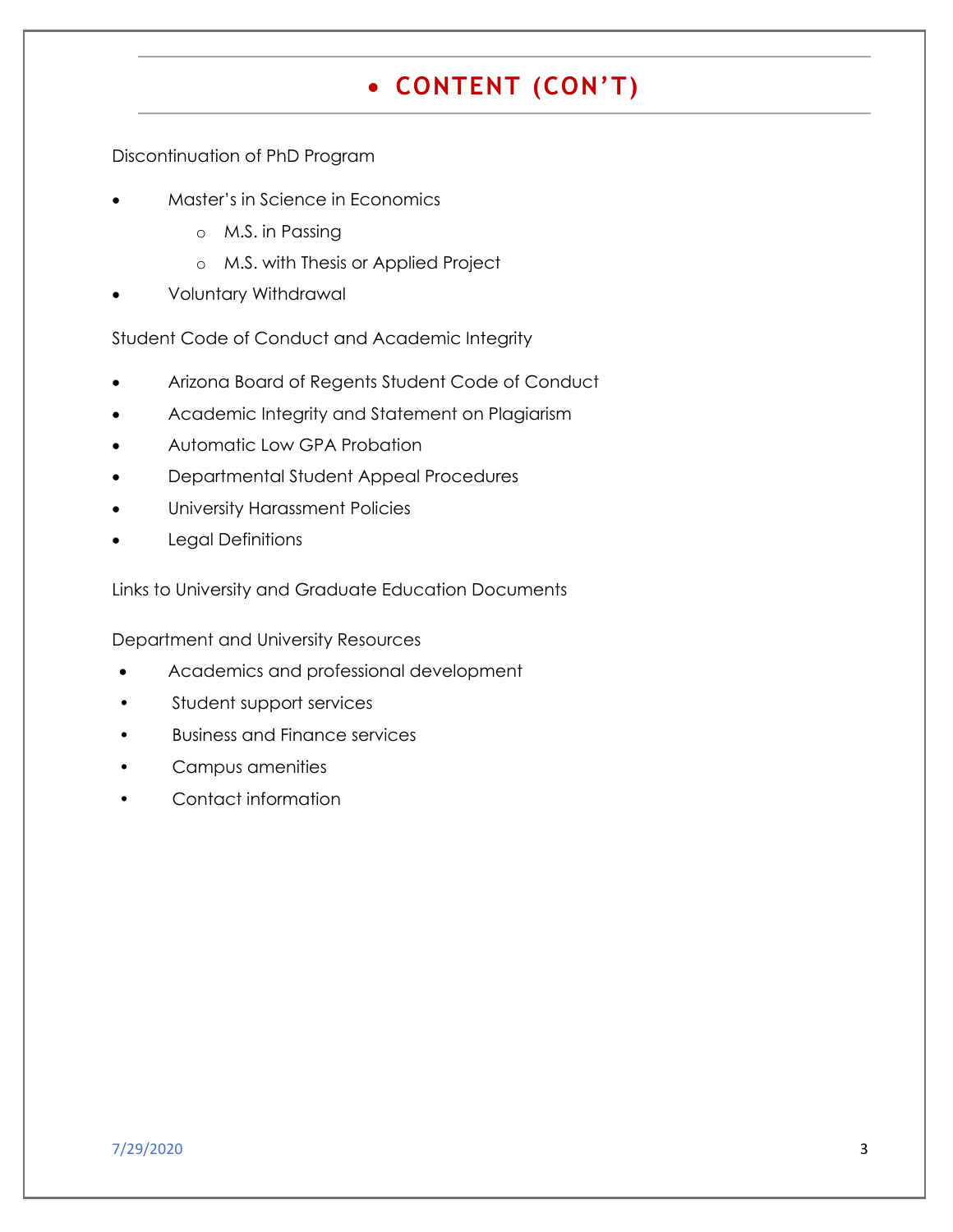# **PREFACE**

This handbook is designed to outline and clarify the procedures and requirements relating to graduate work in Economics. It will be revised and updated annually. If you discover any errors or omissions, please notify the Director of Graduate Studies or Graduate Program Coordinator.

#### **Mission**

The Department of Economics consists of a faculty dedicated to both the teaching and research missions of the university, a staff dedicated to providing the level of services needed to ensure success, and students dedicated to becoming the leaders of tomorrow. The W. P. Carey PhD in Economics equips students for research and teaching and positions at top institutions of higher education in the world as well research positions in public agencies or private organizations. The program is relatively small in size, with about 40 fulltime doctoral students in residence at any time. A low student-to-faculty ratio allows us to provide greater faculty attention and mentoring than larger programs. All PhD students are an integral part of the department involved in research, teaching and actively participating in seminar/workshop series. They are financially supported through teaching and research assistantships for five years. Stipends are highly competitive with any graduate program in the world.

### **Non-discrimination Statement: Arizona State University**

The policy of Arizona State University is to comply fully with applicable Federal and State Nondiscrimination and Equal Opportunity Laws, Orders, and Regulations. Arizona State University will not discriminate in its programs and activities against any person because of race, color, national origin, religion, age, sex, handicap, or veteran status. This nondiscrimination policy applies to admissions, employment, and access to and treatment in University programs and activities. For additional information on the equal opportunity and affirmative action policies of the University, please contact the Office of Equity and Inclusion, University Center Building, A (UCNTRA), PO Box 871304, Arizona State University, Tempe, Arizona, 85287-1304, (480)965-5057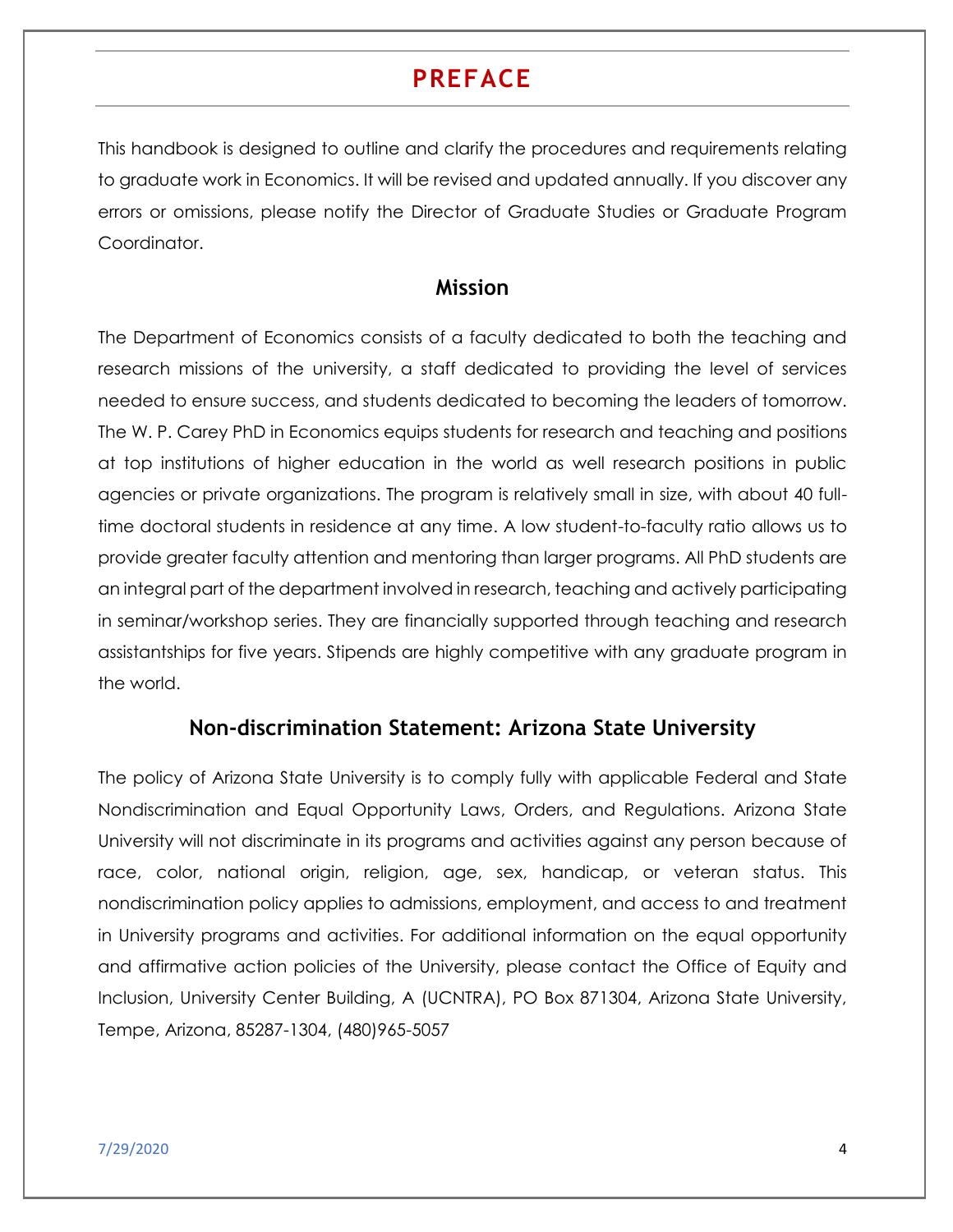## **PROGRAM GENERAL ADMISSIONS INFORMATION**

### Admission Requirements and Recommended Background for Applicants

An undergraduate degree in Economics is not required to enter and successfully complete the PhD program. In past years, most applicants recommended for graduate admission had the following profile:

- Proven independent research ability (e.g., honors thesis).
- GPA of 3.5 or higher with consideration for the degree of difficulty of the course work.
- Upper level mathematical course work, including real analysis, mathematical analysis, linear algebra, differential equations, advanced calculus and statistics with grades of A- minus or better.
- GRE Quantitative scores ranging from the 85th to the 99th percentile.
- Grades of A-minus or better in intermediate level theory courses (microeconomics, macroeconomics, econometrics) with a strong preference for honors or mathematical track versions of all three courses.
- Advanced undergraduate or graduate-level course work in economics.

### **PhD Application Process**

Applications can be submitted beginning September 1 and the deadline for funding consideration is January 15, when the admissions committee may start reviewing completed files. All funding offers will be made before April 15th at 11:59pm, as part of the [Counsel of Graduate Schools Resolution.](http://cgsnet.org/april-15-resolution)

Documents submitted in the application reviewed by the Graduate Admissions Committee:

- 1. Minimum of three letters of recommendation
- 2. CV/Resume
- 3. Personal Statement
- 4. GRE Scores
- 5. Transcripts (GPA)

Applicants may be contacted directly by a member of the Graduate Committee or the Graduate Program Coordinator for writing samples or other pieces of information. Please do not submit this information unless requested.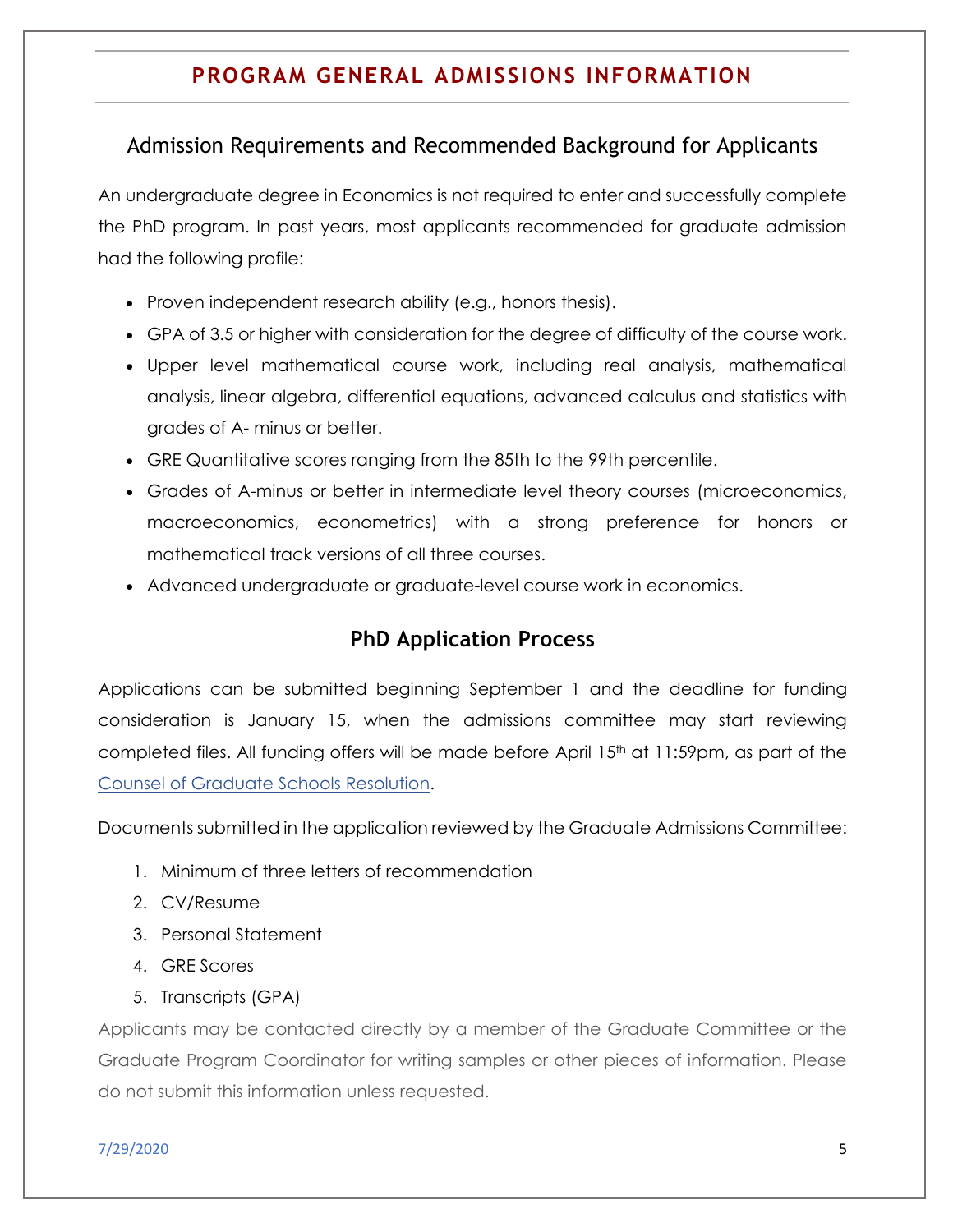### **Tuition Costs, Fees and Residency Requirements**

The Department of Economics offers research and teaching assistantships to qualified fulltime PhD students for five years. Our stipends are very competitive, both nationally and internationally. These assistantships provide opportunities to work closely with faculty in their research and teaching activities, including participation in original research leading to academic recognition through co-authored publications.

Typically, a first-year student will receive a research assistantship, including summer support. In addition, a limited number of supplemental fellowships may be available and top applicants will take priority in consideration for our most-attractive assistantship packages. Students will be responsible for mandatory university fees each semester, which can range from \$350-\$500, depending on the semester.

Students on Graduate Assistantships from the Economics Department will also receive paid health insurance benefits. At this time, spouses and dependents are not covered under this insurance benefit.

Admitted international students will work closely with the International Students and Scholars Center (ISSC) to ensure the appropriate steps are followed to secure and maintain their student visa throughout the program. As an international graduate student on a full graduate assistantship (50% FTE), there is a minimum of six credit hours one must be enrolled in.

### **ECONOMICS PHD PROGRAM OVERVIEW**

### **Approved Dissertation Committee Member/Chair List**

The following Economics Department faculty members have been approved to serve as dissertation committee members and chairs. Please visit the Graduate College website for more detailed information and additional members.

<https://wpcarey.asu.edu/people/departments/economics>

Ahn, Seung (Min)- Chair Aucejo, Esteban- Chair Baldwin, Marjorie- Chair Bick, Alexander- Chair

Bishop, Kelly- Member Brooks, Wyatt- Member Chade, Hector- Chair

Datta, Manjira- Chair Ferraro, Domenico- Member Fried, Stephanie- Member Hanemann, Michael- Chair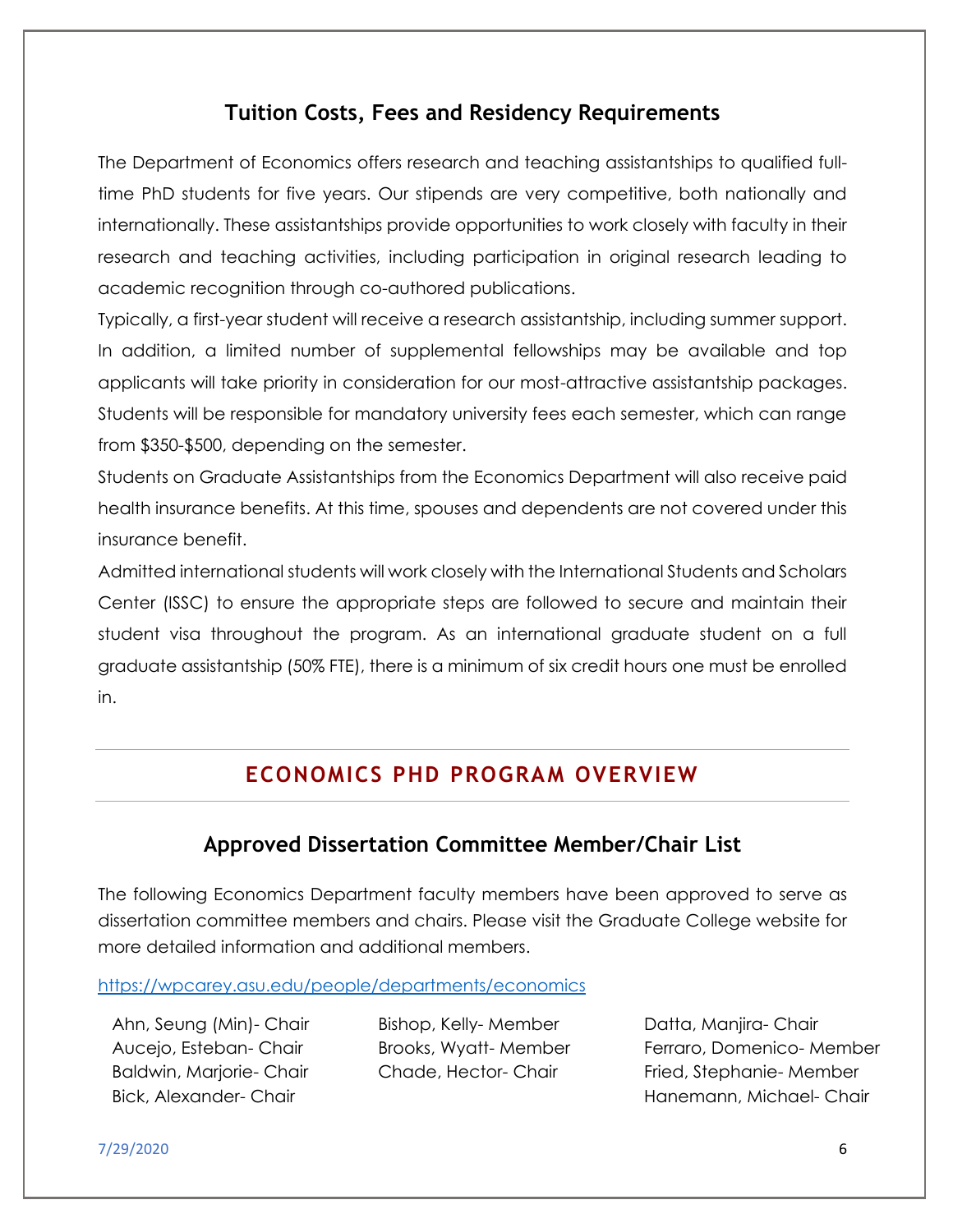Herrendorf, Berthold- Chair Hobijn, Bart- Chair Kleiner, Andreas- Member Kostol, Andreas- Member Kovrijnykh, Natalia- Chair Kuminoff, Nicolai- Chair Manelli, Alejandro- Chair

Mehra, Rajnish- Chair Mendez, Jose- Chair Murphy, Alvin- Chair Prescott, Edward- Chair Reffett, Kevin- Chair Schlee, Edward- Chair Silverman, Daniel- Chair

Ventura, Gustavo- Chair Vereshchagina, Galina-**Chair** Vreugdenhil, Nicholas-**Member** Wilson, Jeffrey- Chair

#### Program Advisors and Staff

| Department Chair                   | Gustavo Ventura    |
|------------------------------------|--------------------|
| Director of Graduate Studies       | Natalia Kovrijnykh |
| Graduate Committee                 | Announced annually |
| <b>Job Placement Director</b>      | Daniel Silverman   |
| TA Training In-Charge              | Kelvin Wong        |
| <b>Business Operations Manager</b> | Tamra Eaton        |
| Graduate Program Coordinator       | Laura Talts        |
| <b>Operations Coordinator</b>      | Callie Harriman    |

### Program Requirements for Satisfactory Progress

The Director of Graduate Studies (DGS) evaluates each student twice a year: mid-year and end-of-year Progress Review, to determine whether or not each student is making satisfactory progress towards completion of their Ph.D. degree. A student may be evaluated without notice at any other time of the year. Every student must:

- Satisfactorily meet the **Grade Requirement** (All Years)
- Satisfactorily complete the **Course Load Requirement** (All Years)
- Satisfactorily complete the **Qualifying Exam Requirement** (Summer after Year 1)
- Satisfactorily complete the **Comprehensive Exam Requirement** (Fall & Spring Year 3)
- Satisfactorily complete the **Dissertation Prospectus Defense and Workshop Presentation Requirement** (Year 4)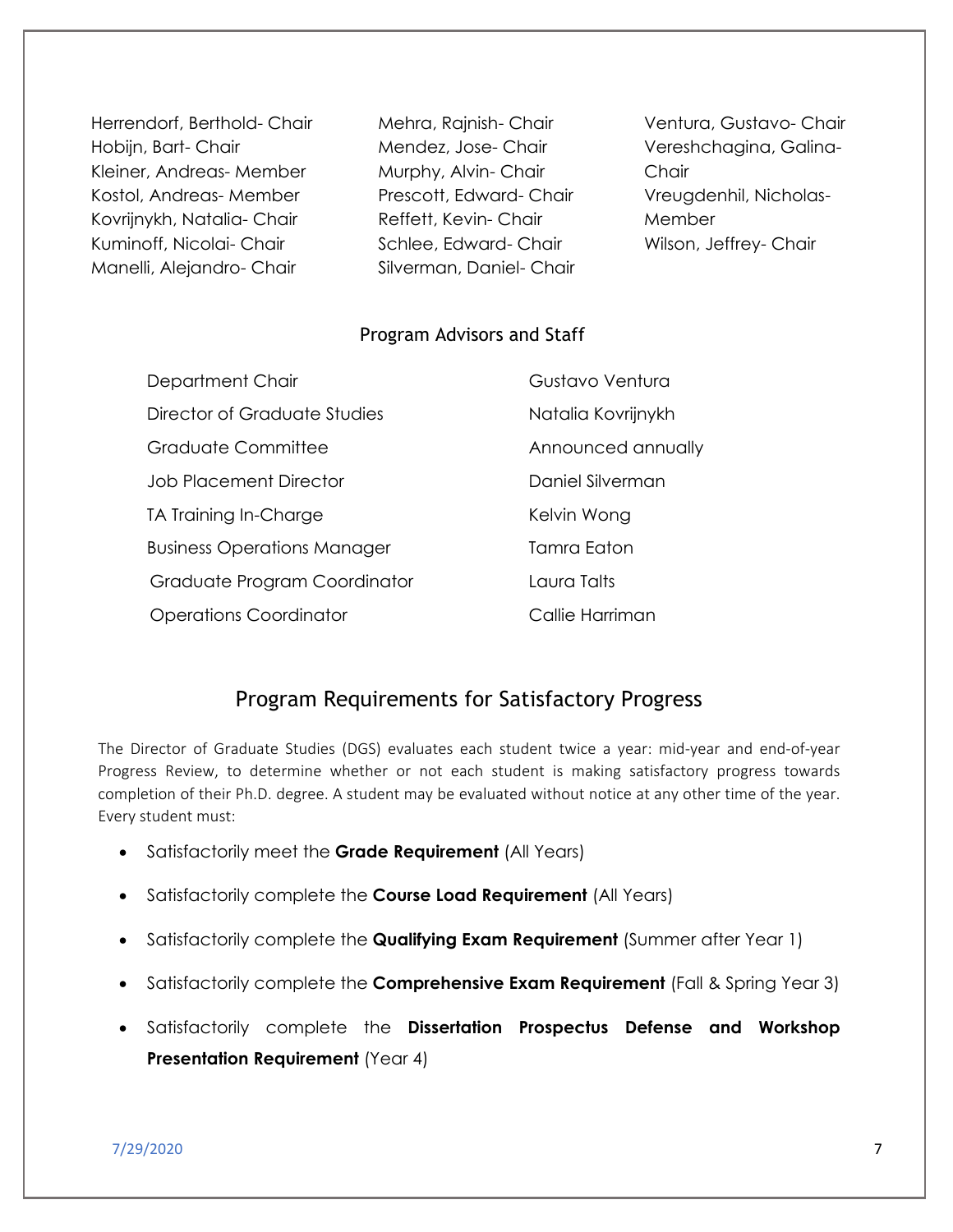## Satisfactorily complete the **Language Requirement** (International Students Only- End of Year 1)

It is important to note that many of these requirements come with specific timetables detailed below. Failure to meet these requirements represents unsatisfactory progress with consequences described below.

### **Grade Requirement**

GPA (Grade Point Average)

Graduate students must maintain a minimum 3.00 grade point average (GPA) to maintain satisfactory academic progress and to graduate. The minimum 3.00 GPA must be maintained on all GPA's (Plan of Study (iPOS) GPA, Cumulative GPA and Overall Graduate GPA). Students whose GPA drops below a 3.0 will be automatically placed on academic probation with the Graduate College and University.

- 1. The iPOS GPA is calculated on all courses that appear on the student's approved iPOS.
- 2. Cumulative ASU GPA represents all courses completed at ASU.
- 3. The Overall Graduate GPA is based on all courses numbered 500 or higher that appear on the transcript after admission to a graduate program or graduate nondegree. This includes shared coursework if in an approved accelerated bachelor's/master's program.

Courses with grades below a "C" (2.0) cannot appear on the iPOS but will be included when calculating the Graduate GPA. Courses with an "I" grade cannot appear on the iPOS. (page 12 of the ASU Graduate Policies and Procedures PDF)

All graduate students are expected to make systematic progress toward completion of their degree. This progress includes satisfying the conditions listed below, and achieving the benchmarks and requirements set by the individual degree programs as well as the Graduate College. If a student fails to satisfy the requirements of their degree program and/or the benchmarks outlined below, the student may be dismissed from their program based on the academic unit's recommendation to Graduate College at which time the Dean for Graduate College makes the final determination.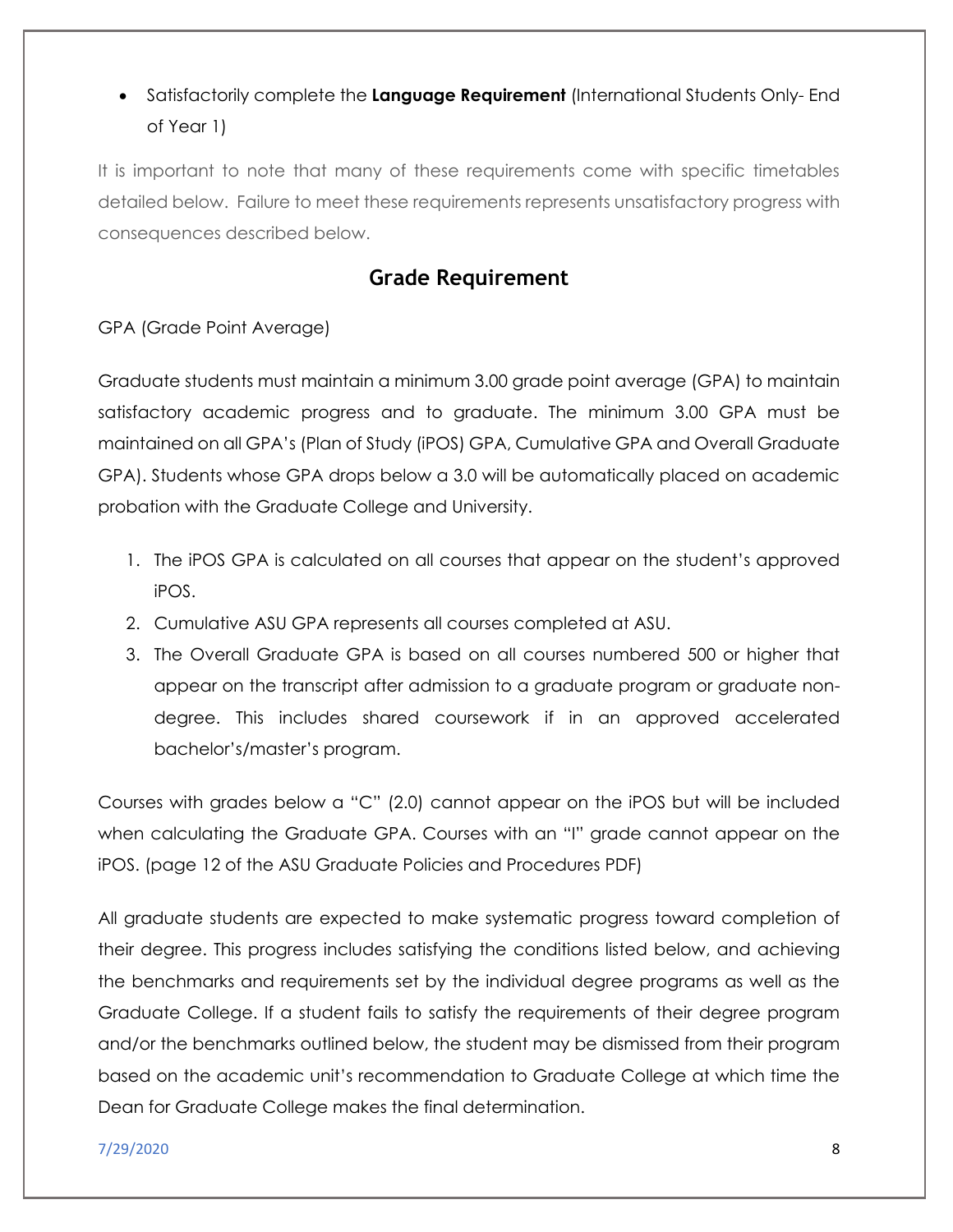These as well as all other Graduate College policies can be found in the [ASU Graduate](https://graduate.asu.edu/policies-procedures)  [Policies and Procedures:](https://graduate.asu.edu/policies-procedures)

- 1. Maintain a minimum 3.0 for all GPA's (grade point average).
- 2. Satisfy all requirements of the graduate degree program.
- 3. Satisfy the maximum time limit for graduation from the student's graduate degree program (six years for masters, ten years or five years from comprehensive exams (whichever comes first); for doctoral, see "Time to Degree" section.
- 4. Successfully pass English proficiency exams, comprehensive exams, qualifying exams, and the oral defense of the proposal/prospectus for the thesis or dissertation.
- 5. Successfully complete the culminating experience (Dissertation Defense).
- 6. Graduate students must remain continuously enrolled in their degree program. Failing to do so without a Graduate College approved request to [Maintain](https://graduate.asu.edu/sites/default/files/maintain-continuous-enrollment-masters-certificate.pdf)  [Continuous Enrollment](https://graduate.asu.edu/sites/default/files/maintain-continuous-enrollment-masters-certificate.pdf) is considered to be lack of academic progress
- $\Rightarrow$  Failure to meet the 3.0 (B) minimum grade requirement after the second and subsequent semesters in the program will result in a reduction of stipend to the minimum allowable amount. The ASU Provost's Office has stipulated the minimum stipend for a 50% FTE (20-hour per week) RA/TA to be \$17,100 for the current academic year. The original stipend will be reinstated in the semester after the GPA rises to 3.0 (B) or better.

NOTE: Grades of D or E are not passing. A grade of D or E in any class (including seminar and workshop classes) will result in the immediate permanent loss of all financial support, including loss of the tuition waiver, the fee waiver, and health insurance.

### **Qualifying Exam Requirement**

Each student must take the Macroeconomic and the Microeconomic Theory qualifying exams at the end of the second semester. Typically, these qualifying exams are offered in the first week of June.

A student who fails one (or both) of the exams in June may retake the failed exam/s during a second round of exams offered before the third semester, typically, in the first week of August.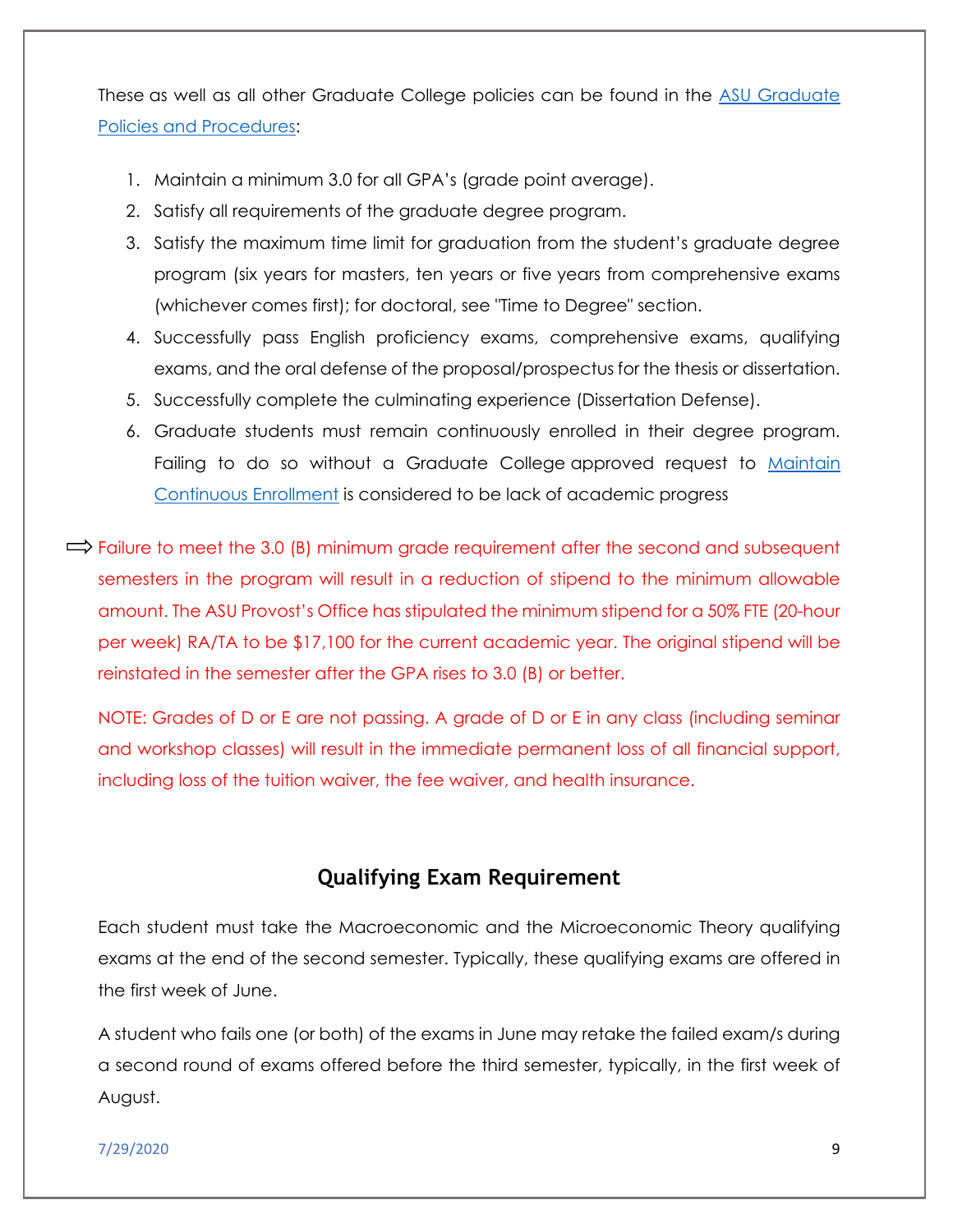$\Rightarrow$  If a student fails to pass either the macro or the micro exam by the end of the second round:

> The student will permanently lose all financial support (including the tuition waiver, the fee waiver, and health insurance) after the third semester.

There will be a recommendation for dismissal from the program.

Grading Committees and Grading Procedures: The Macroeconomic and Microeconomic Theory Qualifying Examination Committees each consists of 3 faculty members appointed by the Director of Graduate Studies. These committees are responsible for formulating and grading the examinations. Students are given 4 hours to complete each examination. Specific format for the examinations is left to the respective committees. Student anonymity is maintained throughout the grading process. The qualifying examination committees assign an overall grade of "pass" or "fail." The grades reported by the committees are not subject to change.

### Course Load Requirement

There are seven core courses: Macroeconomic Analysis I-II (ECN 711 and ECN 713), Microeconomic Analysis I-II (ECN 712 and ECN 714), Mathematics for Economists (ECN 770), and Econometrics I & II (ECN 725 and ECN 726). Students must earn an average grade of "B" (3.0) in ECN 725 and ECN 726. All students beyond their first year in the program must take the Required PhD Seminar (ECN 791) for 1.5 credits every semester.

By the end of the fourth semester, students must take six, three-credit hour courses that may be listed on their Ph.D. plan of study. At least five of these courses must be distinct from the "required" or "core" courses (or any course substituted for a "required" or "core" course with approval), and they cannot include any seminar or workshop classes. These courses need not be from the Economics Department but should be approved by the Director of Graduate Studies.

 $\implies$  Failure to complete this requirement by the end of the fourth semester will seriously impede your academic progress in the third year and adversely affect performance in the Comprehensive Exams.

All students should refer to <https://graduate.asu.edu/policies-procedures> for more information. The International Students and Scholars Center also has authority to determine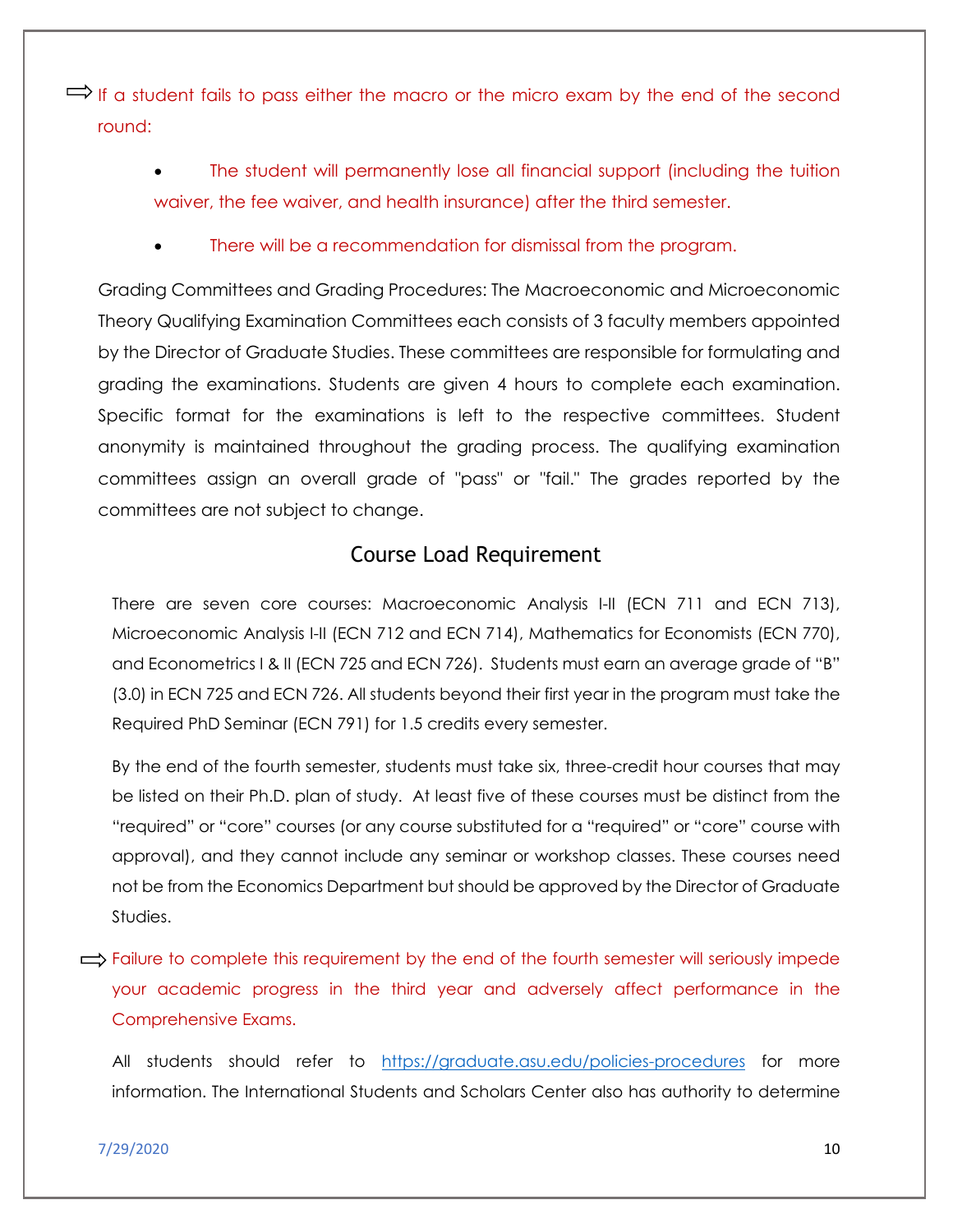course load rules and requirements for international students as it relates to their visas. Typically, international students on an F-1 or J-1 visa are required to enroll in a minimum of six credits per semester if they are on an assistantship.

### **Comprehensive Exam Requirement**

Advising/Grading Committee: By May 1st in the fourth semester, each student must select a research mentor. The mentor will serve as a coordinator and facilitator throughout the comprehensive examination process. The research mentor will select two additional faculty members to serve as the comprehensive examination grading committee. Note that at least one member of the grading committee must be from the list of faculty approved to serve as dissertation chair.

The comprehensive exam has both a written (fifth semester) and oral presentation (sixth semester) requirement. A passing grade on the written research paper will serve as satisfactory performance on the written portion of the comprehensive examination.

Written Examination Requirements: The written exam consists of an original research paper with an aim toward publishing the paper in a peer-reviewed academic journal. The paper must be submitted to the grading committee by **September 15 of the fifth semester**. The student may receive a result of pass, fail, or revise/resubmit. Failure to submit a paper by September 15 will result in an automatic fail. If the student receives a revise and resubmit, the student must resubmit the final paper by **December 15 of the fifth semester**, after which the student will receive a result of either pass or fail.

Oral Examination Requirements: The oral exam consists of presenting an original research paper in either a workshop or colloquium. Typically, the presentation will be based on the written comprehensive exam, but this is not a requirement. To qualify, the workshop or colloquium must be open to all faculty members and scheduled in the sixth semester.

 $\Rightarrow$  A failing grade (at any point) on the written research paper will result in recommendation for dismissal from the program and immediate loss of all financial support, including loss of the tuition waiver, the fee waiver, and health insurance.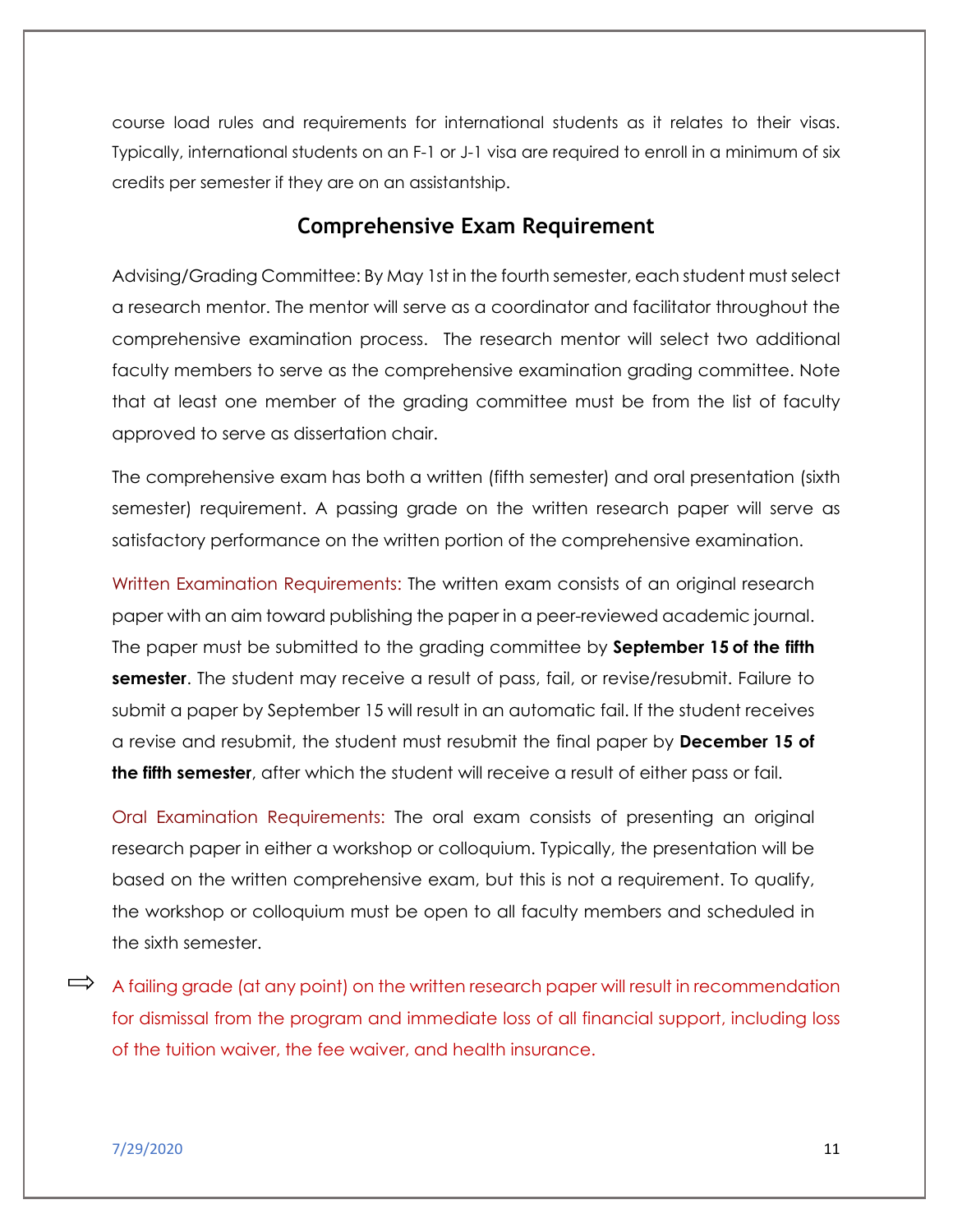- $\implies$  A student must present at a workshop or colloquium by the first day of final exams of the sixth semester. Satisfactory completion of the workshop or colloquium requirement will serve as satisfactory performance on the oral portion of the comprehensive examination.
- $\Rightarrow$ Failure to satisfactorily complete the oral exam by the first day of final exams of the sixth semester will result in a stipend reduction. The stipend will be reduced to the fullest extent to the minimum allowable amount. The ASU Provost's office has stipulated the minimum stipend for a 50% FTE (20-hour per week) RA/TA to be \$17,100 for the current academic year. The original stipend will be reinstated in the semester after the oral exam requirement is met.
- $\Rightarrow$  Failure to satisfactorily complete the oral exam by the first day of final exams of the seventh semester will result in the loss of all financial support (including loss of the tuition waiver, the fee waiver, and health insurance) until the semester after the oral examination requirement is met.

### **Dissertation Prospectus Defense and Workshop Requirements**

Each student in their fourth year is expected to choose a field of specialization, defend a dissertation prospectus or proposal and fulfill a Workshop requirement by the first day of final exams in the eighth semester.

Fields of specialization currently offered in the department are:

- Macroeconomics
- Economic Theory
- Applied Microeconomics
- Environmental and Resource Economics
- Financial Economics
- **Econometrics**

The dissertation prospectus and workshop requirements can generally be fulfilled by satisfactorily presenting a "second" paper in a department workshop. This paper must be "significantly distinct" from the paper presented for the oral component of the comprehensive exam. *The dissertation advisor determines the nature of dissertation*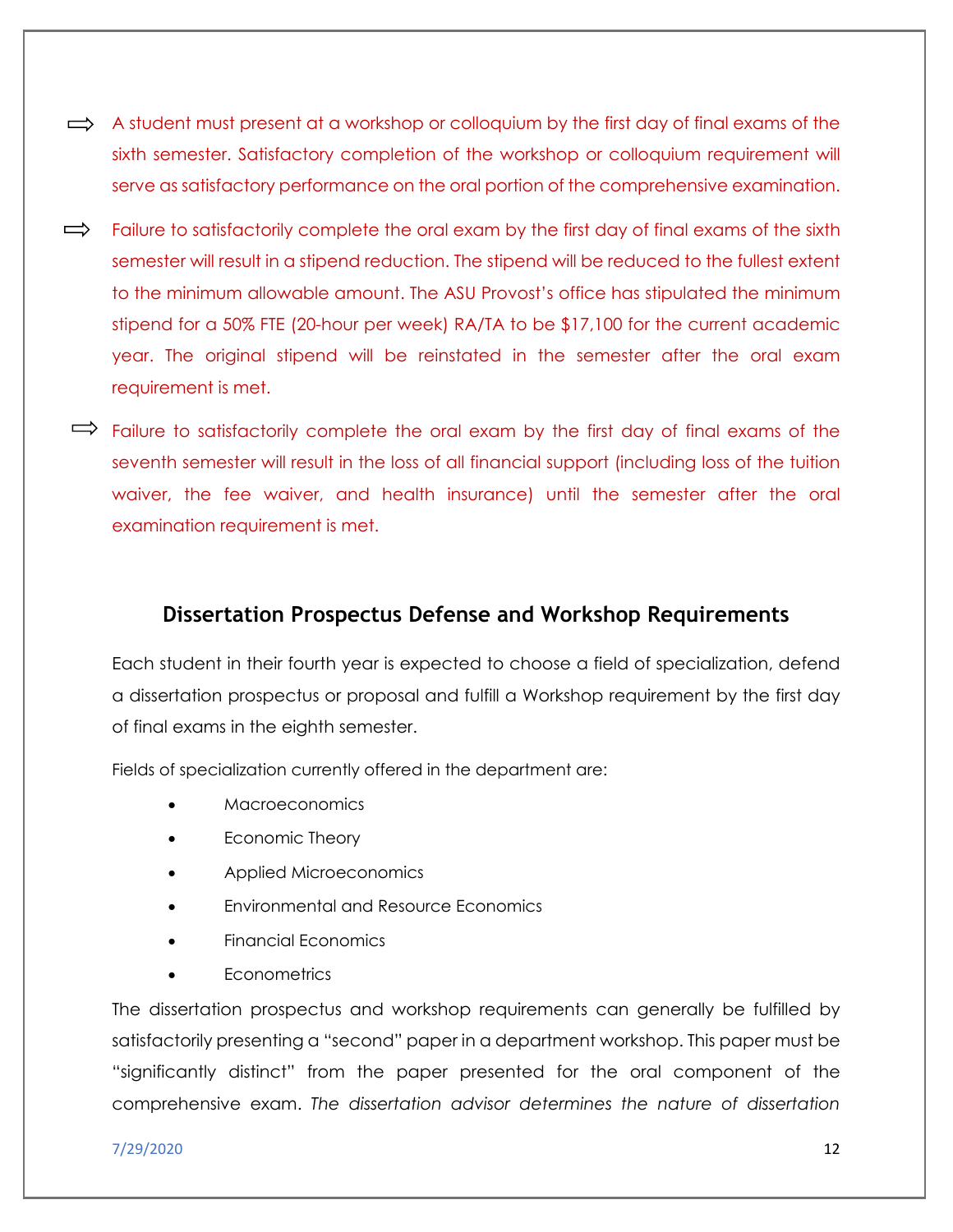*prospectus requirement and whether the paper is "significantly distinct" from the one presented for the oral component of the comprehensive exam.*

To qualify, the workshop presentation must be open to all faculty members.

 $\implies$  The Dissertation Prospectus/Proposal, Field and the Workshop Presentation requirement must be met by the first day of final exams of the eighth semester. Failure to complete these requirements will result in a stipend reduction. The stipend will be reduced to the fullest extent to the minimum allowable amount. The ASU Provost's office has stipulated the minimum stipend for a 50% FTE (20-hour per week) RA/TA to be \$17,100 for the current academic year. The original stipend will be reinstated in the semester after the proposal and presentation requirements are met.

### **International Students Only- English Language Requirement**

The website of the International Students and Scholars Center (ISSC) provides information about issues unique to international students, such as visa information, health insurance, travel, etc. Please note that the Economics Department has no input on your visa (F-1 vs. J-1) status, so all questions or policy decisions will be made by the ISSC. Please refer to [https://issc.asu.edu/travel/student/apply-visa.](https://issc.asu.edu/travel/student/apply-visa)

Graduate Education and the Department of Economics require that all graduate assistants whose native language is not English take the English Test Verification for Foreign Graduate Assistants (SPEAK/TSE) as soon as possible. The test determines whether you can be assigned as a teaching assistant or research assistant. A score of 55 or better is required for certification. More information is available at the website: [https://learnenglish.asu.edu/international-teaching-assistant.](https://learnenglish.asu.edu/international-teaching-assistant)

**The department will pay the cost for the first exam only and students cannot be reimbursed, so please see the Graduate Coordinator before registering.** If not passed on this first try, the student is responsible for any fees after the first exam. Satisfactory progress requirements for international students include a language component consisting of results on the SPEAK test. Information on examination dates and the ITA Training Seminar may be found at the bottom of the above webpage.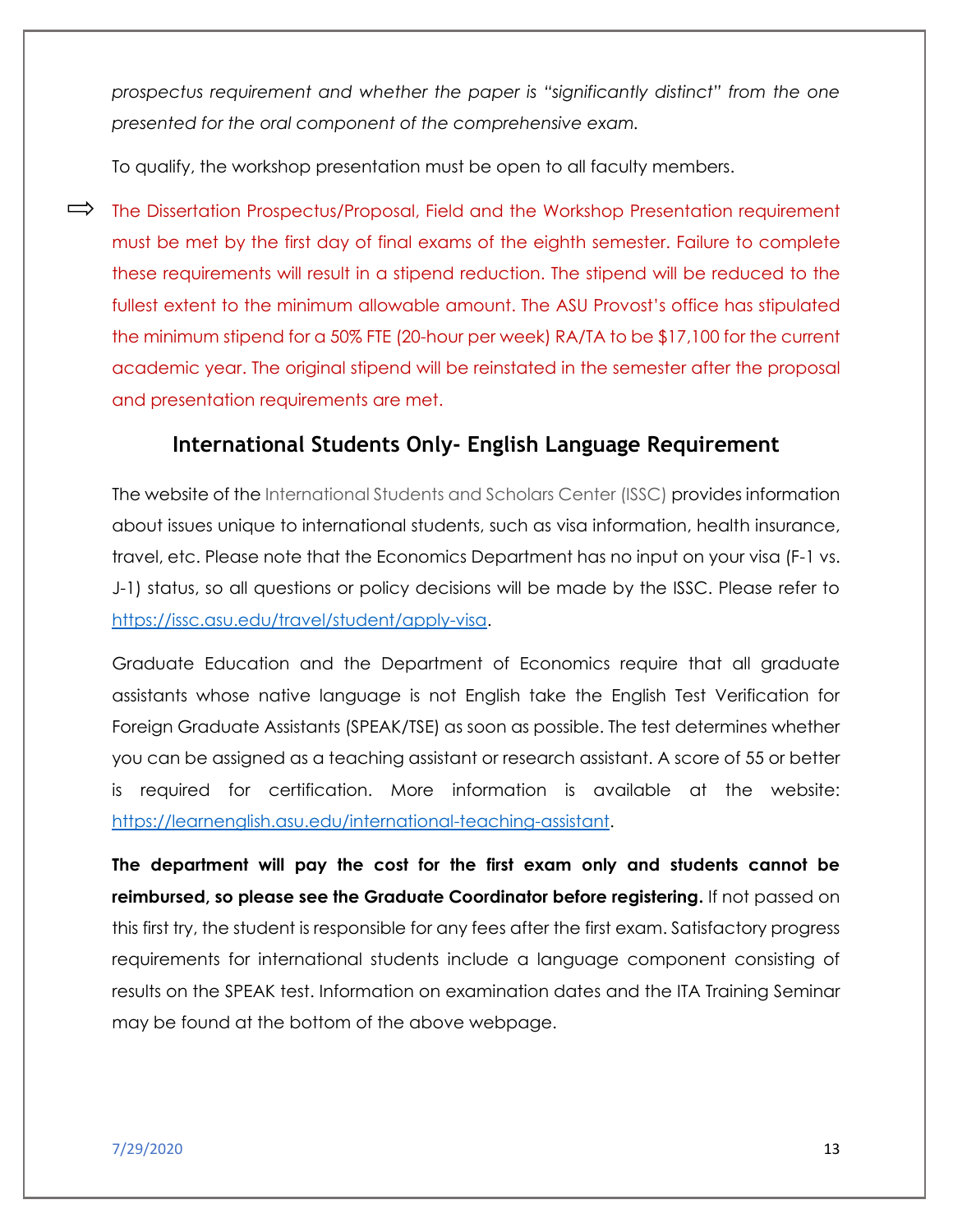The official ASU policy regarding the English language requirement for students wishing to be ITAs can be found in the Academic Affairs Manual: ACD 517-03; located online at the following website:<http://www.asu.edu/aad/manuals/acd/acd517-03.html>

There are four ways a student can fulfill the English language requirement. Any of the following will fulfill the language requirement:

- 1. Take and pass the SPEAK test with a score of 55 or higher. The SPEAK test is administered on ASU's Tempe campus by Global Launch at least 24 times a year. Only SPEAK scores from Global Launch are allowed.
- 2. Take the iBT (Internet-based TOEFL) test and receive a score of 26 or higher on the oral portion of the test.
- 3. Take the IELTS test and receive a score of 8 or higher on the speaking portion of the test.
- 4. Successfully complete the ITA Teacher Training Course with a score of 'certified.'

A score of "Certified" successfully meets the language requirement. International students must meet the following benchmarks, each of which has financial repercussions:

- Middle of the First Year: The student must achieve a SPEAK test outcome of at least "Certified with Qualification" by January 1. Failure to achieve "Certified with Qualification" by January 1 will result in a 33.33% reduction of the summer stipend.
- Beyond the First Year: The student must achieve a SPEAK test outcome of "Certified" by August 1.

 $\Rightarrow$  Failure to achieve "Certified" by August 1 may result will result in a stipend reduction. The ASU Provost's office has stipulated the minimum stipend for a 50% FTE (20-hour per week) RA/TA to be \$17,100 for the current academic year. The original stipend will be reinstated in the semester after the SPEAK test outcome of "Certified" is achieved.

ITA Training Seminar: International students are encouraged to register for the ITA Training Seminar to improve their language skills. Students who are not "Certified" by August 1 prior to the second year are required to register for the ITA Training Seminar in the third semester. Note that availability is limited, and it is the student's responsibility to register in a timely manner.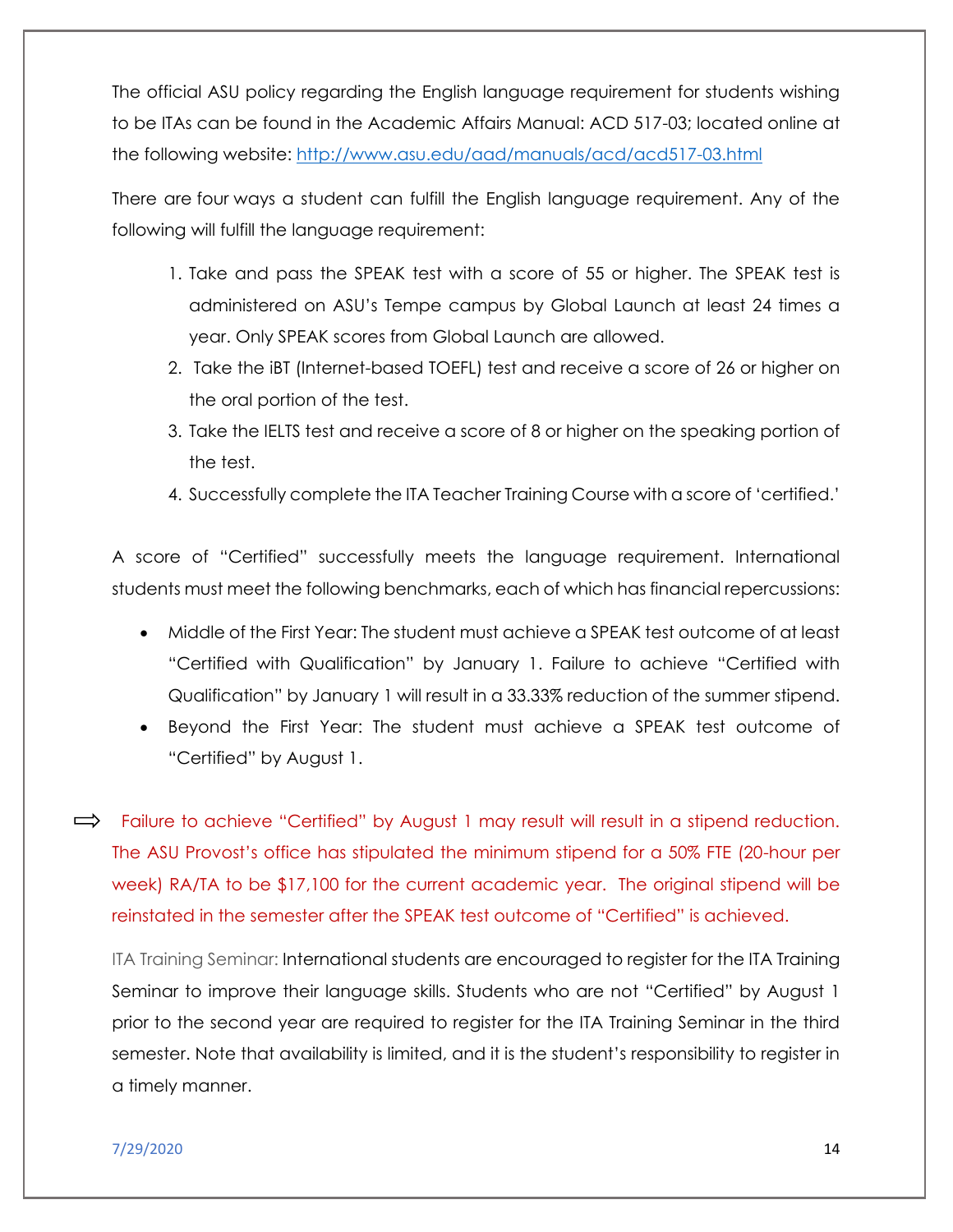SPEAK Test Workshops: Global Launch is pleased to offer a complimentary service to bolster students' success on the SPEAK test. There is no need to pre-register for the workshop and all students are welcome to attend any session of the workshop.

For more information, contact: [GlobalLaunch.ITA@asu.edu](mailto:GlobalLaunch.ITA@asu.edu)

### **Job Market and Placement**

Either the Placement Director (to be announced annually) or the Director of Graduate Studies will coordinate the placement activity of Ph.D. students. Early in the fall semester, students interested in entering the job market must attend an organizational meeting. At this meeting, students are given information on job market planning, coordination, and development of an individual placement package. Online applications are increasingly more common and encouraged. The Department pays for a single mailing of the package to universities, colleges, government agencies, and other institutions that do not accept online applications. Academic placement package includes a curriculum vitae, three letters of recommendation, a job market paper, a research statement, and a teaching portfolio.

#### **Dissertation Defense**

By rule of the Graduate College, a PhD candidate has 10 years from the date of admission to defend their dissertation. The Graduate Assistantship is a 5-year offer of funding. Any funding beyond will require permission from the department chair and graduate director. You may also lose office privileges, will be required to register for 1 credit of continuing registration at the student's expense, and any other department funding may be lost. Please see the Graduate College website for dates and deadlines.

### **Maintaining Enrollment**

The Interactive Plan of Study (iPOS) is available through MyASU. If you have questions, please see the Graduate Program Coordinator.

 A student with a graduate, research, or teaching assistantship needs to register for a minimum of 6 credit hours in fall and spring semesters. Dropping below this can affect visa status and program enrollment.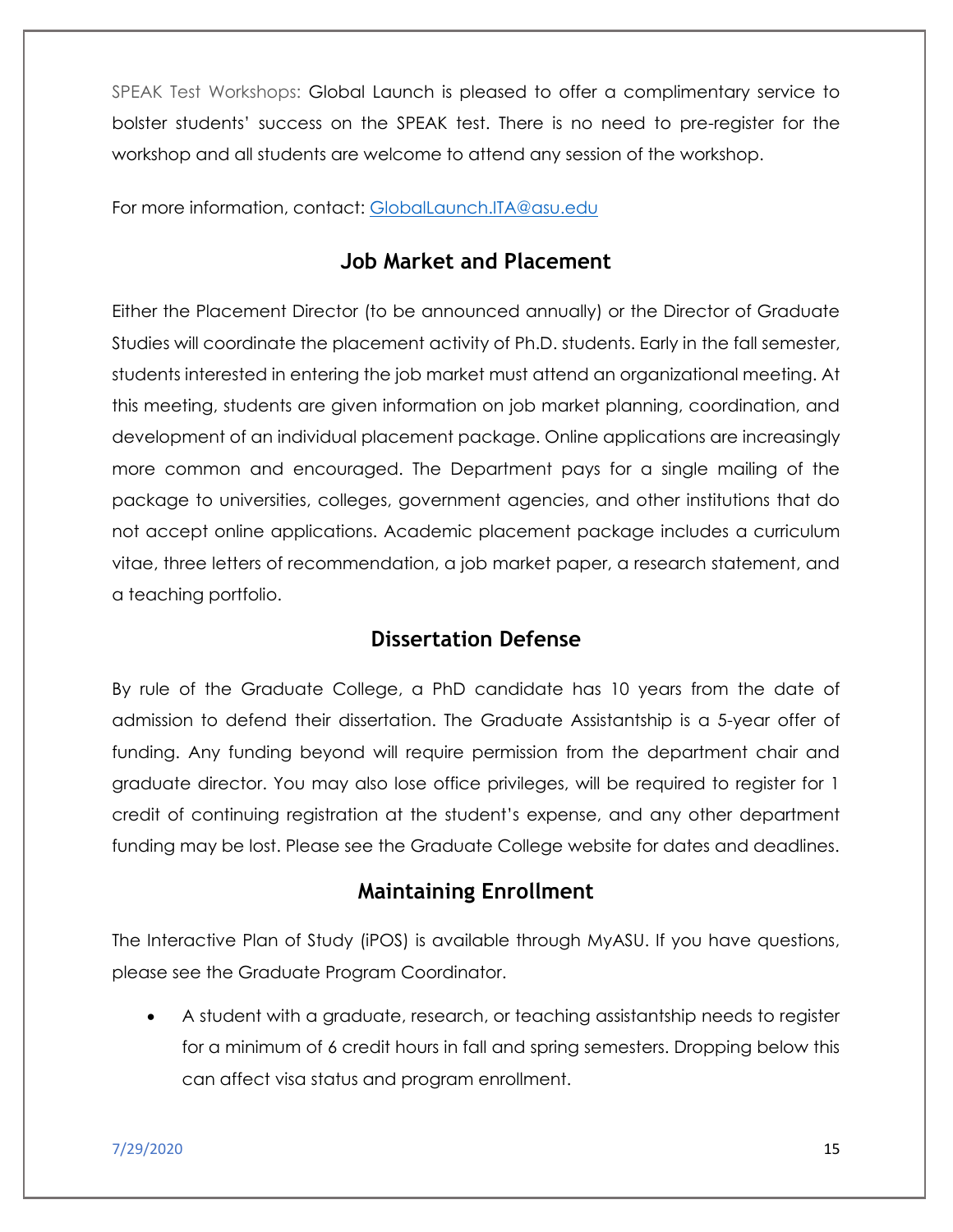- Students are required to complete courses 1-5 by the end of their second year.
- The Required PhD Seminar for 1.5 credits is mandatory every semester, for every student in their second year and beyond.
- A student is required to register for 1 credit hour (ECN 784/791/792) in the summer only if they are taking qualifying or any other exams, doing an internship, defending dissertation or on a summer stipend in exchange for research assistance (hourly waged students are not included in this). Registration is not needed in the summer, otherwise.
- 12 credit hours of ECN799 are required on the Plan of Study, no more, no less.
- A minimum of 84 credit hours of graduate work is required for the doctorate degree at ASU.
- A PhD iPOS must be submitted before completing 50% of the credit hours (approximately in the fourth semester) and taking comprehensive exams.
- Seminars and Workshops are available in Economic Theory, Applied Economics, and Macroeconomics.
- A student who desires to substitute a listed course with another equivalent one must obtain email approval from the Director of Graduate Studies in advance.
- Registration for classes must be completed according to the deadlines or the University will charge late fees. Students will be responsible for these fees unless it is due to a last minute change by a Committee Advisor, DGS or Professor of the course.

All students should refer to <https://graduate.asu.edu/policies-procedures> for more information. The International Students and Scholars Center also has authority to determine course load rules and requirements for international students as it relates to their visas. Typically, international students on an F-1 or J-1 visa are required to enroll in a minimum of six credits per semester if they are on an assistantship.

### **Possible Courses for PhD Students\***

\*not all courses are available every year

Mathematics for Economists Workshop Macroeconomic Workshop\* General Economics Workshop\*

Research Methods Macroeconomic Analysis I

 $7/29/2020$  and the contract of the contract of the contract of the contract of the contract of the contract of the contract of the contract of the contract of the contract of the contract of the contract of the contract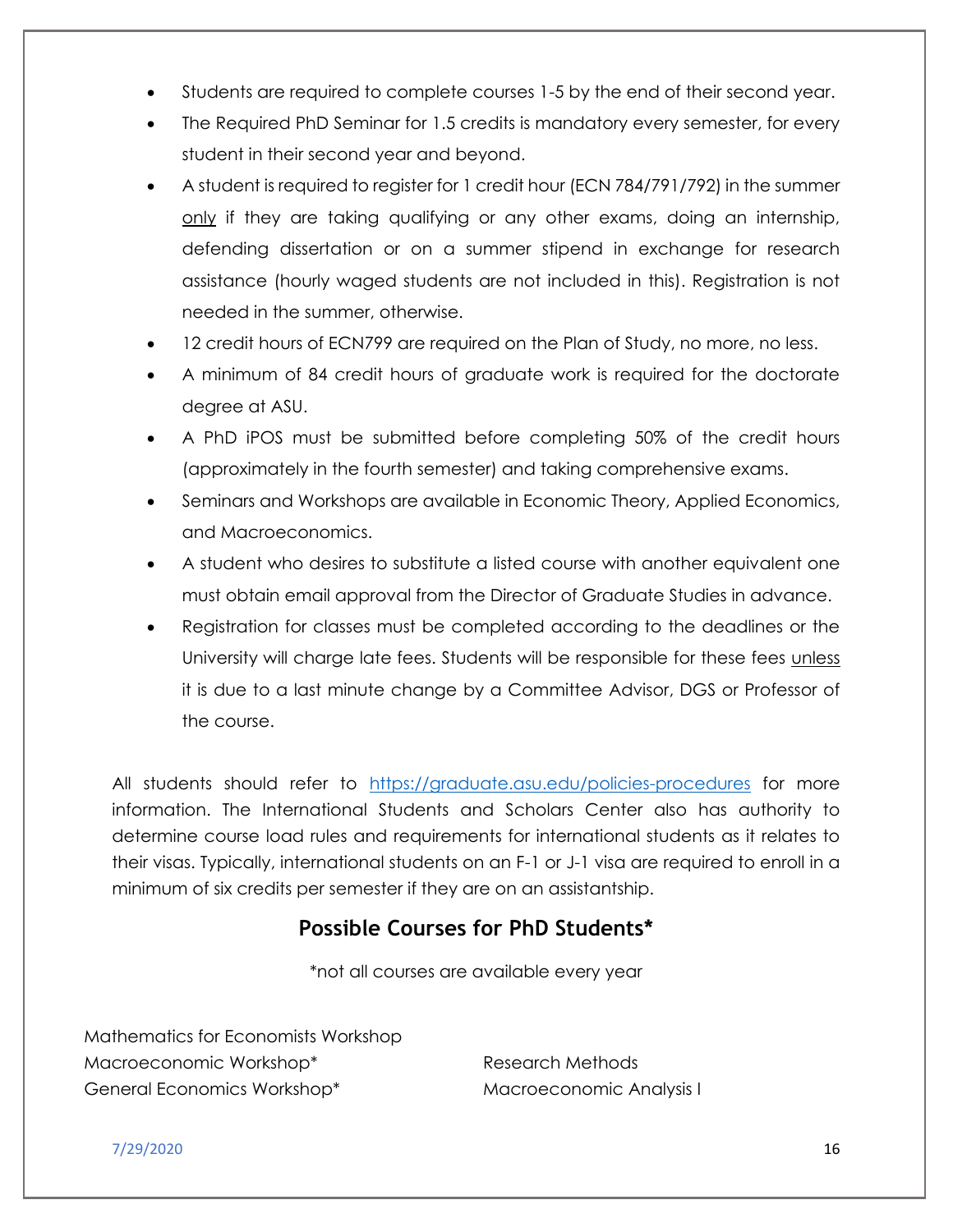| Microeconomic Analysis I               | <b>Mathematics for Economists</b> |
|----------------------------------------|-----------------------------------|
| Macroeconomic Analysis II              | Internship                        |
| Microeconomic Analysis II              | Reading & Conference              |
| Advanced Macroeconomic Analysis        | Required PhD Seminar              |
| Advanced Economic Theory I             | Applied Economics Seminar*        |
| International Macroeconomics           | Economic Theory Seminar*          |
| Labor Economics I                      | Macroeconomic Seminar*            |
| Labor Economics III                    | <b>Environmental Economics I</b>  |
| Econometrics I                         | <b>Financial Economics</b>        |
| Econometrics II                        | Financial System Design           |
| International Trade Theory             | <b>Mathematical Economics</b>     |
| Public Economics                       | <b>Applied Game Theory</b>        |
| Game Theory                            | Topics in Environmental Economics |
| <b>Topics in Advanced Econometrics</b> | Topics in Labor Economics         |
| Topics in Aggregate Analysis           | Research Continuing Registration  |
| Topics in Applied Economic Theory      | <b>Dissertation</b>               |
| Topics in Economic Theory              |                                   |

# **Sample Plan of Study**

| FALL                                                                                                                                                       | SPRING                                                                                                                                                      | SUMMER                                     |
|------------------------------------------------------------------------------------------------------------------------------------------------------------|-------------------------------------------------------------------------------------------------------------------------------------------------------------|--------------------------------------------|
| YEAR 1                                                                                                                                                     | Total Hours Year $1 = 21$                                                                                                                                   |                                            |
| ECN711 Macroeconomic I (3)<br>ECN712 Microeconomic I (3)<br>ECN725 Econometrics I (3)<br><b>ECN770 Math for Economists (3)</b><br>ECN594 Math Workshop (2) | ECN713 Macroeconomic II (3)<br>ECN714 Microeconomic II (3)<br>ECN726 Econometrics II (3)                                                                    | Qualifying Exams<br>ECN791 (1)             |
| <b>YEAR 2</b>                                                                                                                                              | Total Hours Year $2 = 25$ or 26                                                                                                                             |                                            |
| Course $1(3)$<br>Course $2(3)$<br>Course $3(3)$<br><b>ECN791 Required Seminar (1.5)</b><br>ECN594 Workshop (1)<br>ECN791 Seminar (1)                       | Course $4(3)$<br>Course $5(3)$<br>Course 6 (optional)<br><b>ECN791 Required Seminar (1.5)</b><br>ECN594 Workshop (1)<br>ECN791 Seminar (1)                  | <b>Draft Written</b><br>Comprehensive Exam |
| <b>YEAR 3</b>                                                                                                                                              | Total Hours Year $3 = 13$ or 14                                                                                                                             |                                            |
| <b>ECN791 Required Seminar (1.5)</b><br>ECN792 Research (3)<br>ECN594 Workshop (1)<br>ECN791 Seminar (1)<br>Comprehensive Exam (Written)                   | <b>ECN791 Required Seminar (1.5) Dissertation Proposal</b><br>ECN792 Research (3)<br>ECN594 Workshop (1)<br>ECN791 Seminar (1)<br>Comprehensive Exam (Oral) | Preparation                                |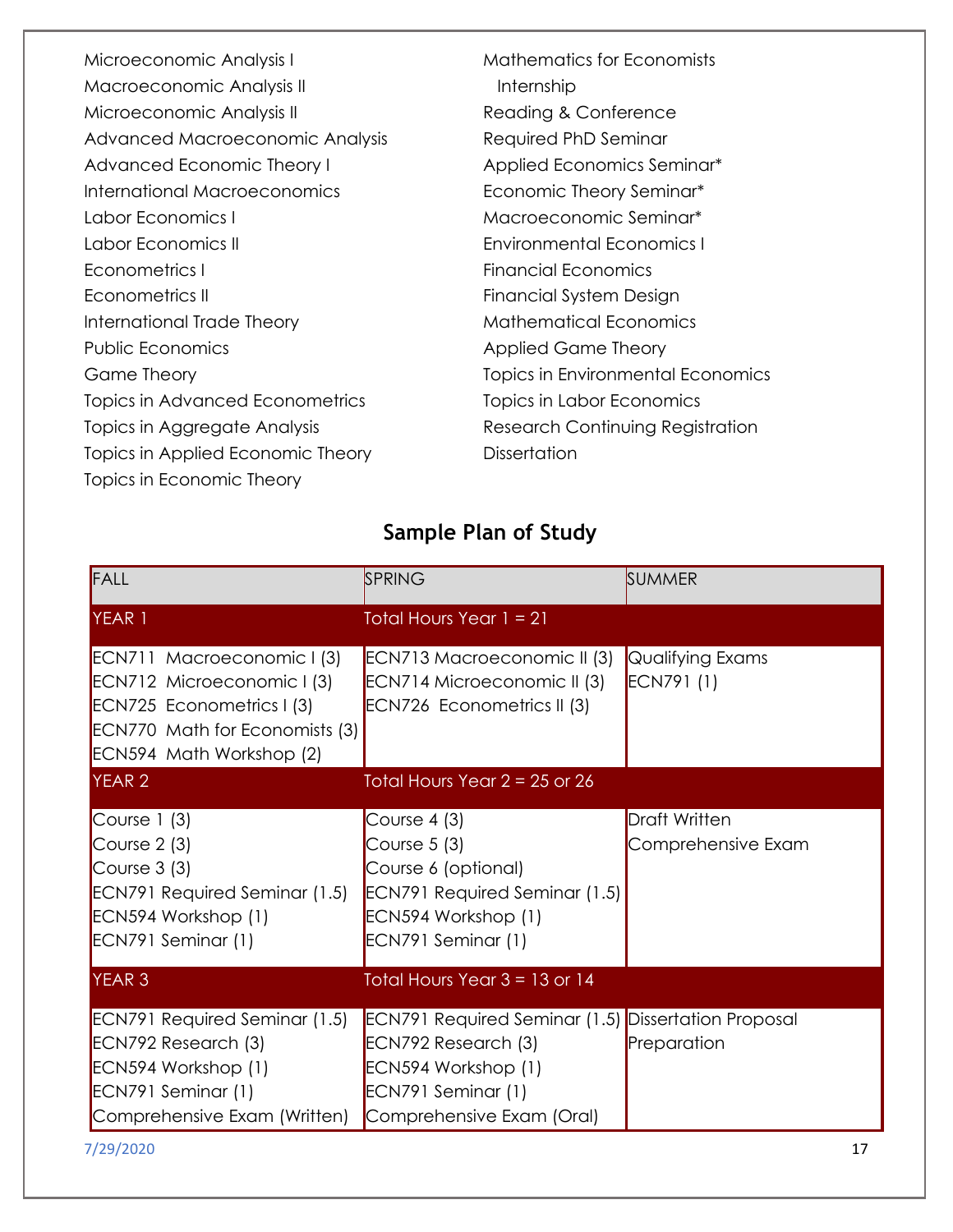| <b>YEAR 4</b>                                                                                                                              | Total Hours Year $4 = 15$ or 16                                                                                                                                   |  |
|--------------------------------------------------------------------------------------------------------------------------------------------|-------------------------------------------------------------------------------------------------------------------------------------------------------------------|--|
| <b>ECN791 Required Seminar (1.5)</b><br>ECN792 Research (1)<br><b>ECN799 Dissertation (3)</b><br>ECN594 Workshop (1)<br>ECN791 Seminar (1) | <b>ECN791 Required Seminar (1.5) Job Market Preparation</b><br>ECN792 Research (1)<br><b>ECN799 Dissertation (3)</b><br>ECN594 Workshop (1)<br>ECN791 Seminar (1) |  |
| <b>YEAR 5</b>                                                                                                                              | Total Hours Year $5 = 13$<br>Total Hours Years $1-5 = 87-90$                                                                                                      |  |
| <b>ECN791 Required Seminar (1.5)</b><br>ECN792 Research (2)<br><b>ECN799 Dissertation (3)</b>                                              | <b>ECN791 Required Seminar (1.5)</b><br>ECN792 Research (2)<br><b>ECN799 Dissertation (3)</b>                                                                     |  |

\*Students may take optional courses in economics and other fields related to their dissertation.

## **Graduate Assistantship: Teaching and Research Assignments**

Graduate assistantships are typically provided for five years. No student should expect financial support beyond the fifth year.

All students on assistantship should refer to the ASU TA/RA Handbook at [https://graduate.asu.edu/ta-ra-handbook.](https://graduate.asu.edu/ta-ra-handbook) Each student's performance as a TA/RA should be evaluated at least once annually, and in addition, may be evaluated at any time.

All assignments are for 20 hours per week for the full semester, including final exam week. Each assistant is being compensated for working 20 hours per week. No change in assignments will be considered unless an assistant is regularly working more than the appropriate number of hours. (One or two weeks do not qualify as heavier weeks may be offset by lighter ones.)

- $\Rightarrow$  Failure to meet all assigned responsibilities on time and at a high-quality level will result in immediate reduction of compensation. The reduction will range from 10% to 100%, depending on the severity and frequency of the problem. Quality teaching and grading assistance are essential to the operation of the Department. There will be no "second chances.
- $\implies$  NOTE: If you will be out of town for any reason during the semester (including final exam week), please request approval from the Director of Graduate Studies as far in advance as possible. (Only travel with an academic purpose will be considered. Personal travel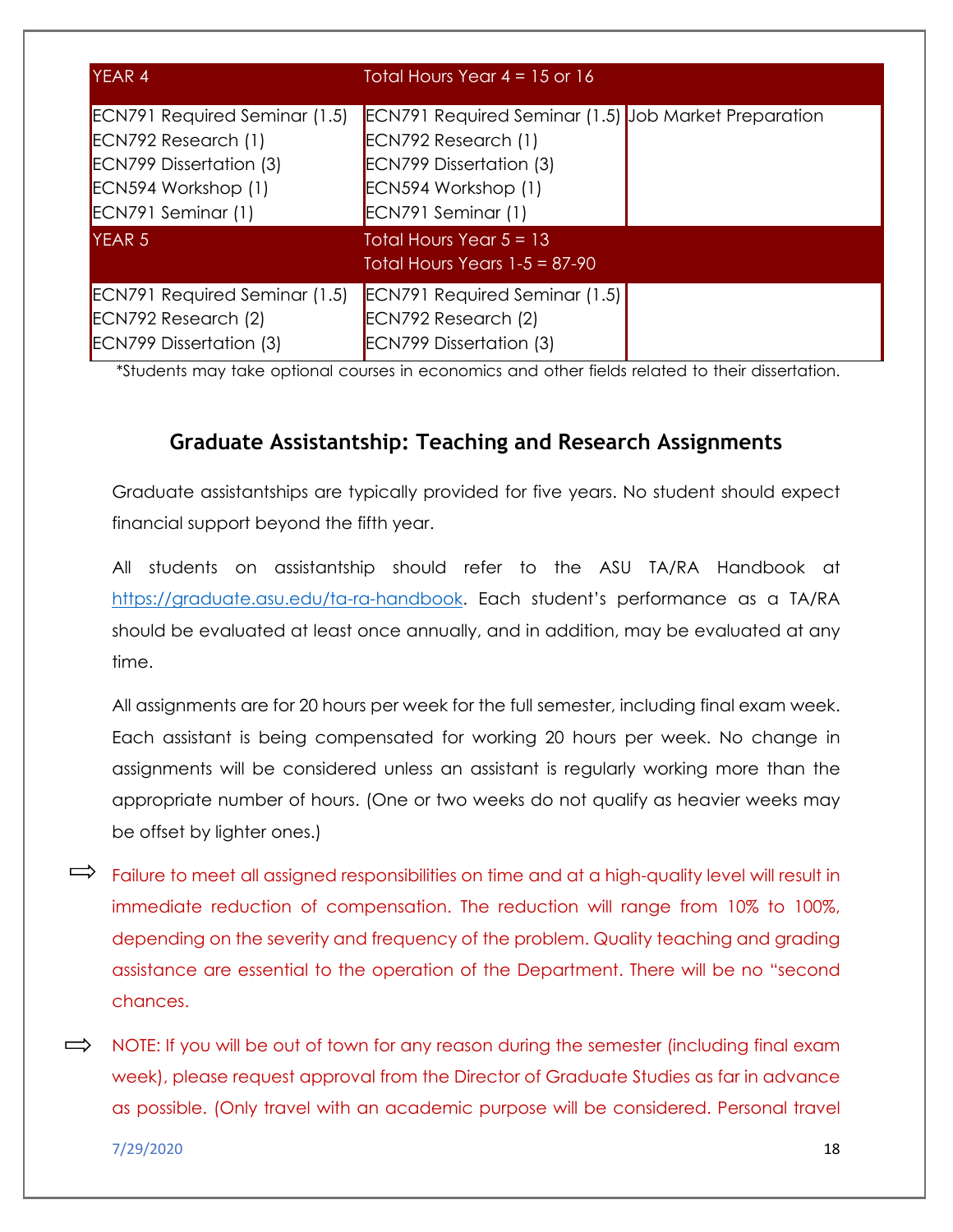will not be approved.) If travel is approved, it will be your responsibility to find a replacement for your assignment during that period. Unapproved travel will result in immediate loss of all financial support (including tuition waiver, fee waiver, and health insurance).

### **Teaching Courses**

The main criterion for teaching assignments is to provide our students with a high-quality education. The DGS will consider satisfactory progress in the program when assigning teaching positions. If you receive a teaching assignment, you may not miss any class time due to any travel or conferences, no exception. You must plan accordingly. Most teaching assignments are for the summer. Some assignments will be for the regular semesters; in that case the teaching assignment will count as your TA position for that semester.

**Students who have passed both qualifying exams and who have not yet received a summer teaching assignment:** Each student will work with the TA Training Coordinator to develop a sample class. This will allow the TA Training Coordinator to assess the student's ability to communicate effectively and to present a cogent argument within a limited timeframe. This will typically occur before March 1. The TA Training Coordinator will provide an assessment of the sample class to the Assistant Chair and DGS, who will make the determination of whether the student will or will not be given a teaching assignment. This will typically occur before March 31 for summer courses.

**Students who have taught one or more times:** Excellent past teaching performance is a necessary but not sufficient condition for teaching assignments. Performance will be judged on student feedback and teaching evaluations. Additional considerations are satisfactory progress in the program and departmental needs. A student who is not offered a teaching opportunity may not be provided financial support in the summer.

## **DEPARTMENT PROCEDURES**

### **Office Space**

Only minimal office space can be provided to teaching and research assistants. Space may be unavailable for students not receiving financial assistantship. Always secure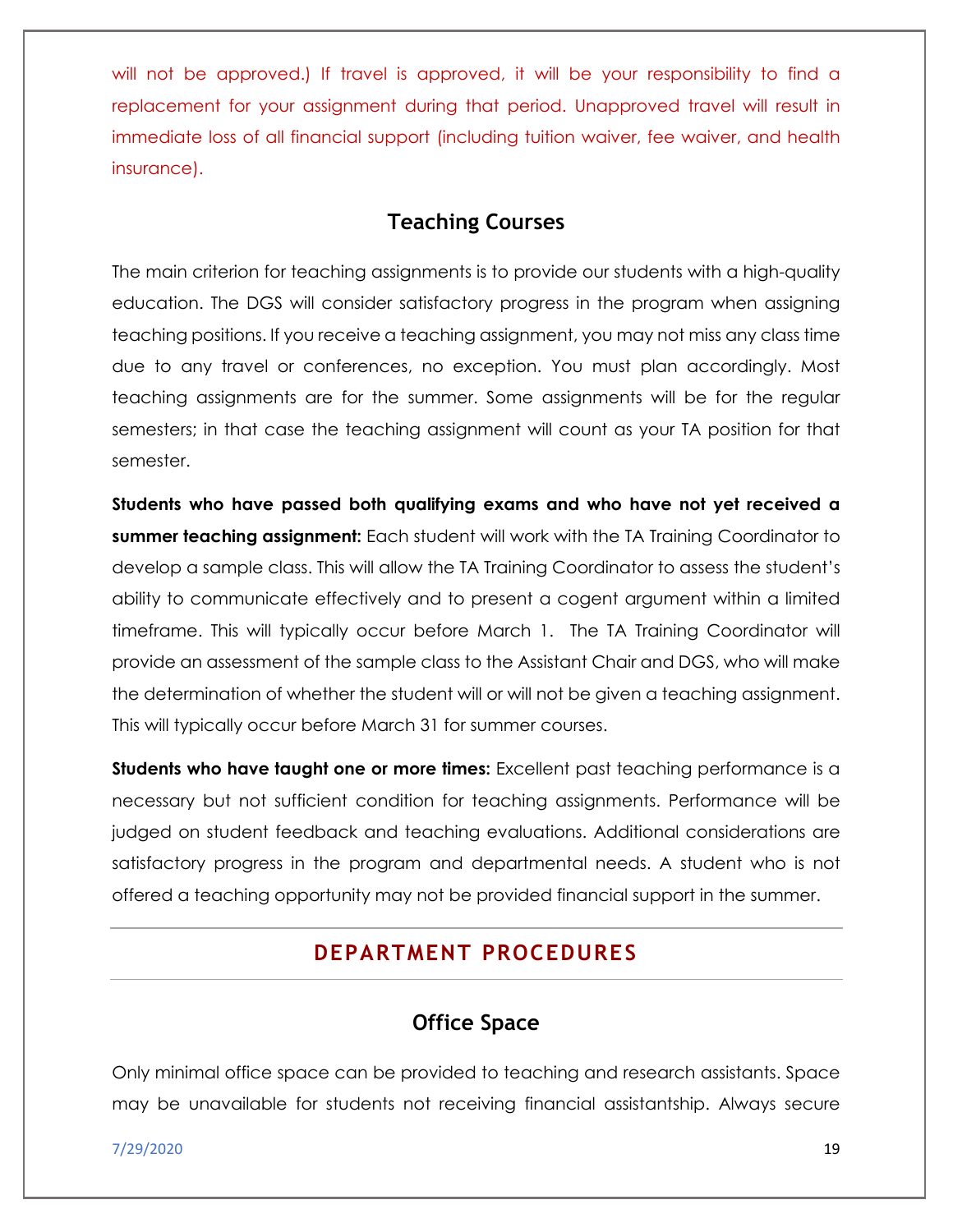offices upon leaving. Unaccompanied guests may not be left alone or permitted to use student office space. (This includes lending a key to someone else.) Any violation of this rule will result in the immediate revocation of office privileges. Offices are shared spaces; cleanliness and respect of other students' time and property is the expectation. This policy also applies to communal spaces such as conference rooms, kitchens and balconies.

### **Travel Reimbursement**

The DGS will evaluate applications for funding to participate in a conference or summer school. To obtain funding for a conference, the student must participate as a job candidate, presenter, or discussant. Process for travel reimbursement:

- 1. Email Graduate Coordinator asking for the Pre-Travel DocuSign Form, which will request permission to travel and options for funding from the department. Include the Following:
- The name, dates and estimated costs of the travel
- The purpose of attending: e.g., job market, presenter, discussant, summer school
- Proof of funding request from the Graduate College and GPSA. If you missed the deadlines, please note this on your form.
- Form will go through the following approval chain- 1. Committee Advisor, 2. DGS, then 3. Department Chair.
- 2. Once approved, Graduate Coordinator will complete a trip request in the Concur Travel System (see Grad Coordinator for directions).
- 3. Funding is not guaranteed after travel unless pre-approved by DGS.

### **DISCONTINUATION OF PHD PROGRAM**

### **Master of Science in Economics**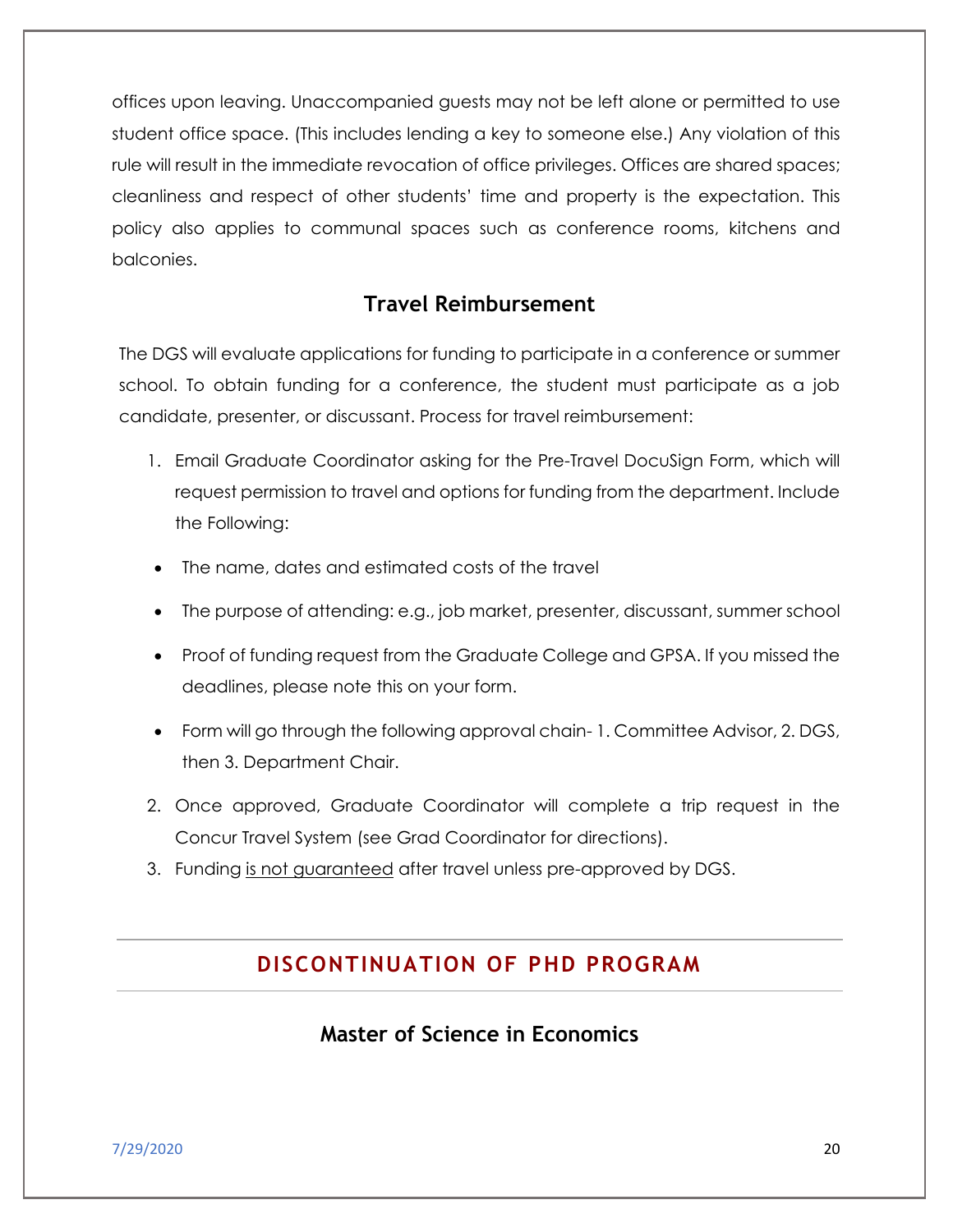Currently, no students can enroll in the Master's program alone. It is only available for the students already enrolled in the Ph.D. program who cannot continue. For more information, please contact the Graduate Program Coordinator.

### **M.S. in Passing**

- $\rightarrow$  This option is available ONLY to a Ph.D. student who passes at least ONE Qualifying Exam. Passing the exam qualifies for a culminating event.
	- 1. Economic Theory

ECN711, 713 - Macroeconomic Analysis I & II

ECN712, 714 - Microeconomic Analysis I & II

2. Econometrics: ECN725 - Econometrics I (or equivalent)

3. Additional coursework to bring the total to 30 hours. The student may choose up to 6 hours of related coursework outside of economics with approval of the Director of Graduate Studies. A maximum of 6 credit hours of 400-level coursework can be included on an iPOS. 400-level courses taken prior to admission and 400-level courses graded as "Pass/Fail" are not acceptable.

4. In addition to the 30 hours of course work, the student must pass one of the two Ph.D. Qualifying Examinations in micro and macro.

Graduation Procedures for M.S. in Passing:

- 1. Create a Plan of Study (iPOS)
- a. Master's Degree Plan of Study
- b. Master's in Passing Request
- 2. Culminating Experience
- a. Qualifying Exam
- 3. Apply for Graduation.
- $\implies$  \*Please note: Any course with a grade that is below a C (2.0) may not appear on your iPOS. Please work with the Director of Graduate Studies to find courses equivalent to those you cannot include. These courses must be completed in the third semester, and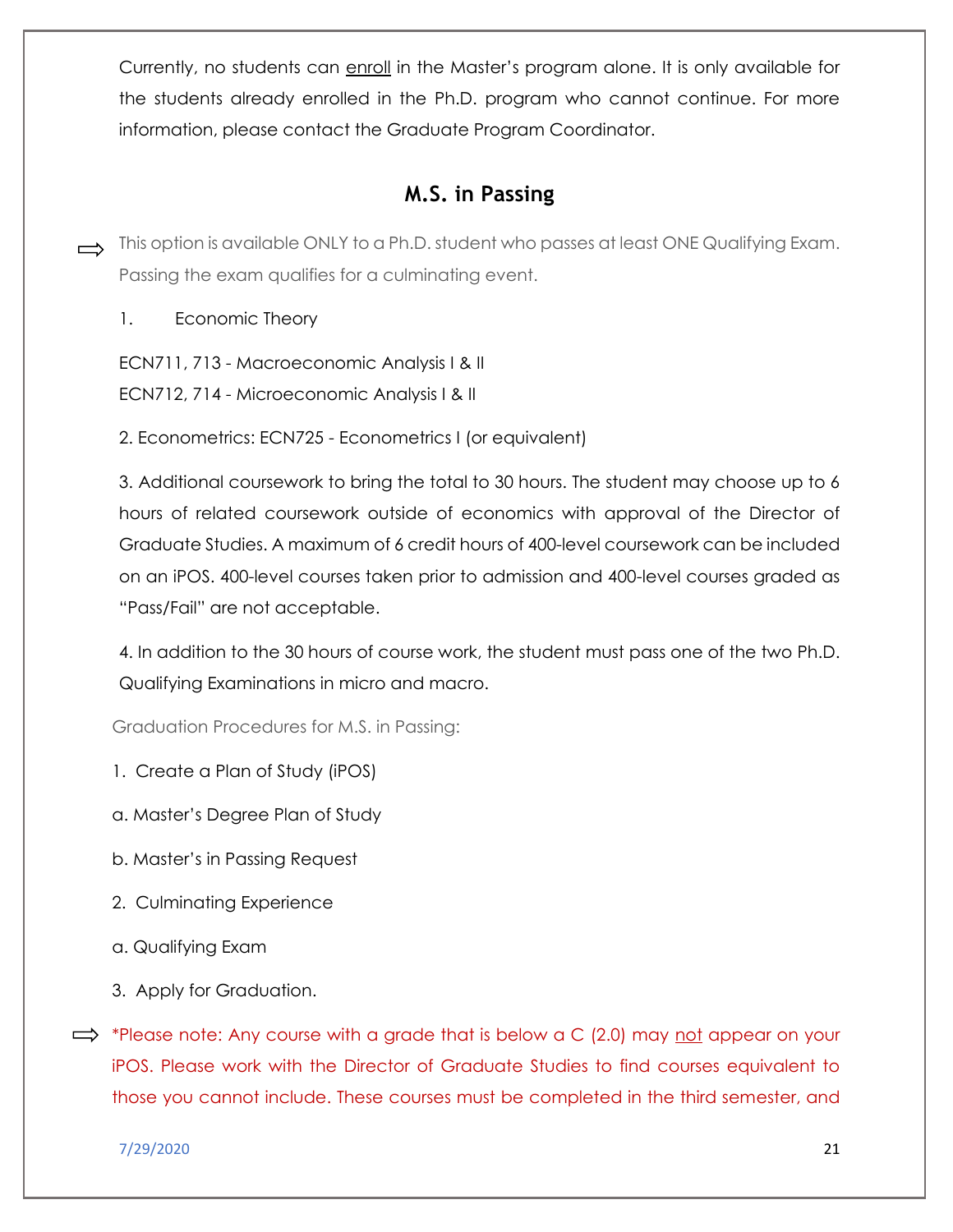passed with a B (3.0) or better. Your overall iPOS GPA must be a 3.0 to graduate with any degree. This most likely means taking extra classes to bring the GPA up.

Note: The Graduation Office has strict deadlines that will be enforced, so get copies of the calendar ASAP at<https://graduate.asu.edu/completing-your-degree> and click on the Graduation Deadlines and Procedures tab. Any late fees incurred are at your own expense.

### *M.S. (Thesis or Applied Project***)**

 $\implies$  This option available ONLY to a Ph.D. student who fails BOTH the Macro and Micro Qualifying Exams so that there is a culminating event opportunity.

1. Economic Theory

ECN711, 713 - Macroeconomic Analysis I & II (or equivalent as recommended by DGS) ECN712, 714 - Microeconomic Analysis I & II (or equivalent as recommended by DGS)

2. Econometrics: ECN725 - Econometrics I (or equivalent)

3. Thesis ECN599 - Thesis (6 hours) or ECN593 – Applied Project (3 hours) (consult with DGS on which option is best for you)

Additional coursework to bring the total to 30 hours. The student may choose up to 6 hours of related coursework outside of economics with approval of the Director of Graduate Studies. A maximum of 6 credit hours of 400-level coursework can be included on an iPOS. 400-level courses taken prior to admission and 400-level courses graded as "Pass/Fail" are not acceptable.

The program is usually completed in three regular semesters.

### **Graduation Procedures for M.Sc.**

1. Plan of Study

- a. Submit a Change of Program Request form to Graduate Admissions
- b. Master's Degree Plan of Study (iPOS)
- 2. Culminating Experience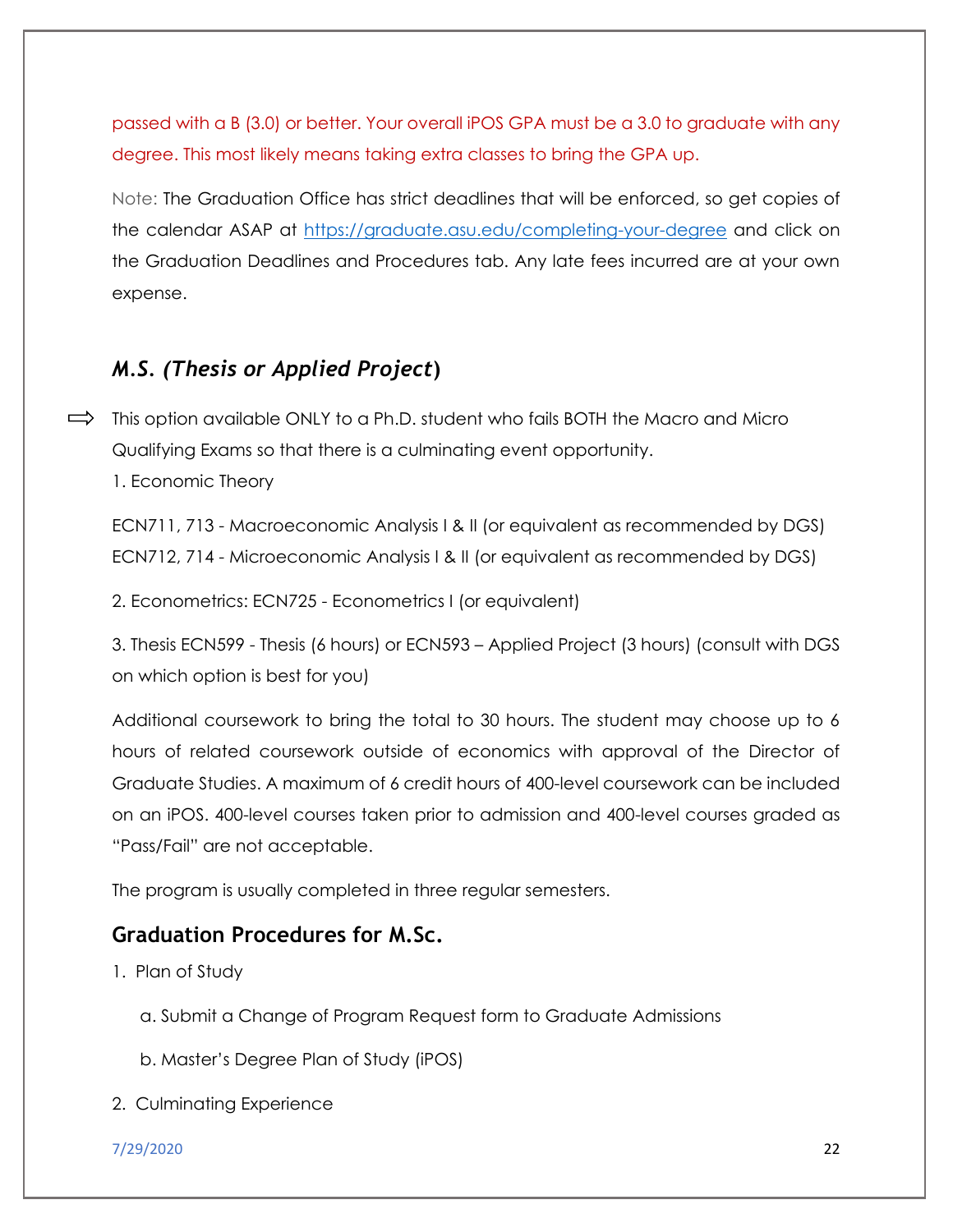Thesis (ECN 599) or Applied Project (ECN 593)

- 3. Apply for Graduation.
- $\implies$  \*Please note: Any course with a grade that is below a C (2.0) may not appear on your iPOS. Please work with the Director of Graduate Studies to find courses equivalent to those you cannot include. These courses must be completed in the third semester, and passed with a B (3.0) or better. Your overall iPOS GPA must be a 3.0 to graduate with any degree. This most likely means taking extra classes to bring the GPA up.

Note: The Graduation Office has strict deadlines that will be enforced, so get copies of the calendar ASAP at<https://graduate.asu.edu/completing-your-degree> and click on the Graduation Deadlines and Procedures tab. Any late fees incurred are at your own expense

### **Voluntary Withdrawal**

For any reason, a voluntary withdrawal is available to a student. Please note though that this cannot be revoked once submitted and processed by Graduate Education. Doctoral students have ten years from admission to the program to complete their degree program requirement and defend. The Graduate College may withdraw students who are unable to complete all degree requirements and graduate within the allowed maximum time limits. Any student who withdraws will have to re-apply for admission during the allotted time for the admission cycle (9/1 through 1/15). Admission is not guaranteed.

### **STUDENT CODE OF CONDUCT AND ACADEMIC INTEGRITY**

### **Arizona Board of Regents Student Code of Conduct**

The aim of education is the intellectual, personal, social, and ethical development of the individual. The educational process is ideally conducted in an environment that encourages reasoned discourse, intellectual honesty, openness to constructive change, and respect for the rights of all individuals. Self -discipline and a respect for the rights of others in the university community are necessary for the fulfillment of such goals. The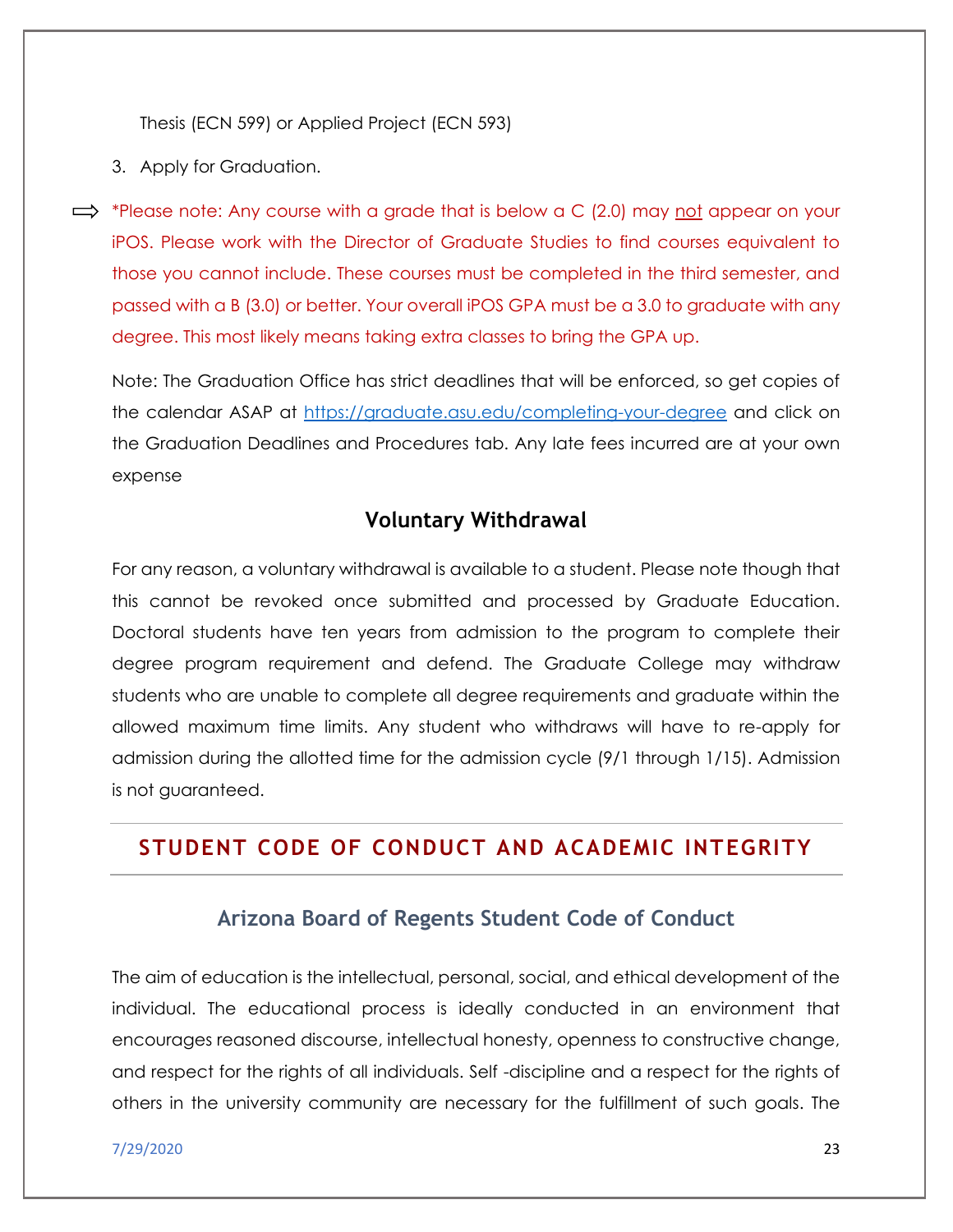Student Code of Conduct is designed to promote this environment at Arizona State University.

The Student Code of Conduct sets forth the standards of conduct expected of students who choose to join the university community. Students who violate these standards will be subject to disciplinary sanctions in order to promote their own personal development, to protect the university community, and to maintain order and stability on campus.

All Students are expected to adhere to the ABOR Student Code of Conduct. <https://eoss.asu.edu/dos/srr/codeofconduct>

### **Academic Integrity and Statement on Plagiarism**

Students are cautioned that in presenting their work---whether in the form of homework, papers, theses, or other presentations---it is important that they distinguish clearly between material for which they claim authorship and material that has originated with others. Students who do not properly make this distinction risk a charge of plagiarism. Plagiarism occurs when one uses the language or ideas of another without proper attribution. Accordingly, when using the work of others, it is imperative that one take special care to identify formally the sources of that work and to set off in quotation marks or through italics or indentation any language that is not one's own. The penalties for plagiarism vary with the severity of the offense and can result in expulsion from the program. Arizona State University has established a formal Student Academic Integrity Policy with which all students should become familiar. This policy is available at: [http://provost.asu.edu/academicintegrity.](http://provost.asu.edu/academicintegrity)

### **Automatic Low GPA Probation**

Graduate College will conduct a GPA audit at the end of each semester. Any graduate student with a cumulative GPA below 3.00 will automatically be placed on academic probation. Students will receive an alert on MyASU and an email notifying them that they have been placed on academic probation and that they must contact their Academic Unit. Automatic Low GPA Probation does not replace a Probation Notice from the Academic Unit. For first year students, the Economics Department DGS will meet and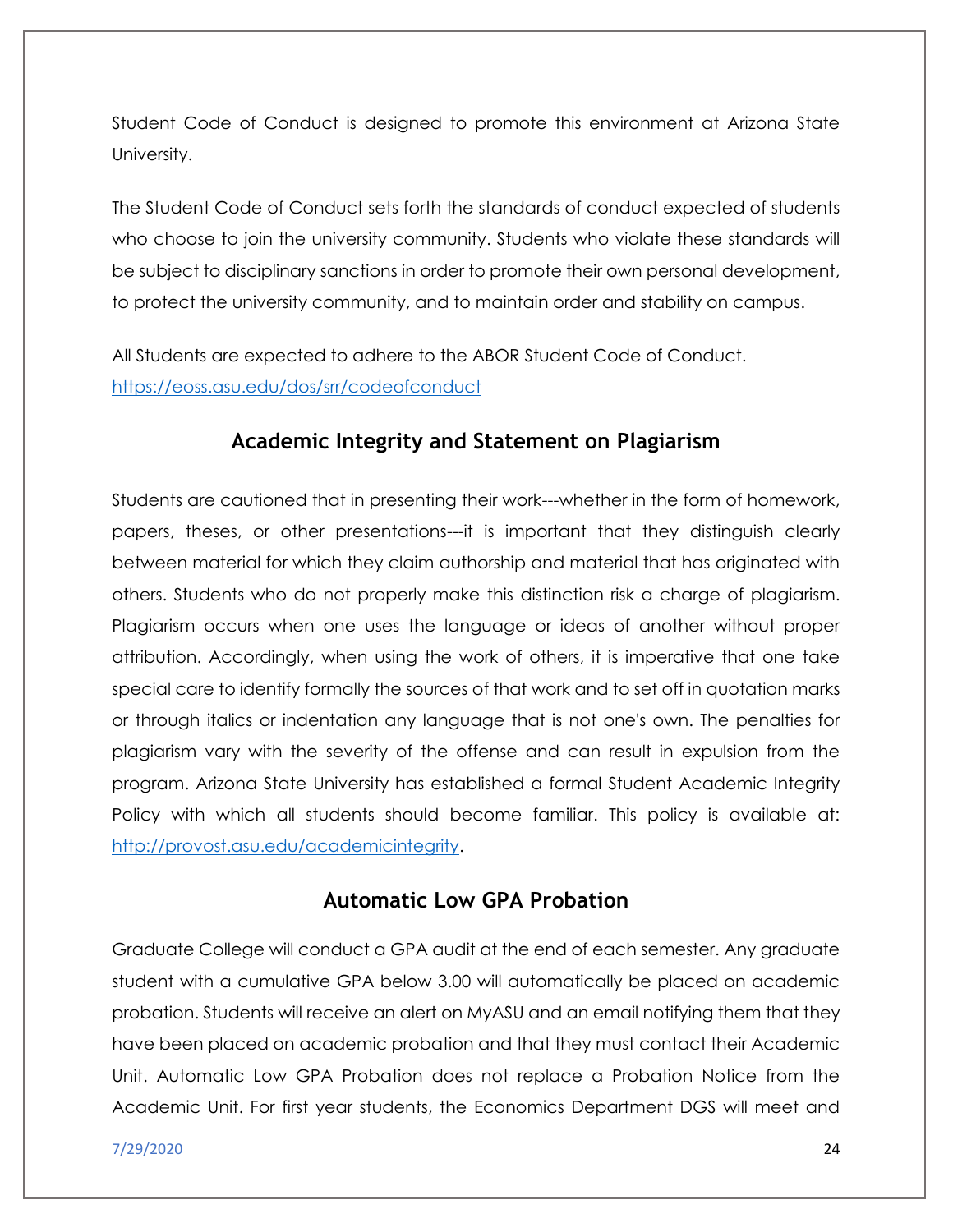discuss this probation notification with the student in December. If the GPA probation continues at the end of spring semester (semester two), written notice with the consequences will be given in the end-of-year review, sent out in May.

If you cannot raise all three GPA's above a 3.0 by the end of the third semester, the DGS or Department Chair will recommend you for dismissal.

### **Departmental Student Appeal Procedures**

The principal departmental committee affecting the Ph.D. students is the Graduate Committee. The committee has initial jurisdiction over all matters relating to the graduate program. On departmental policy issues, the committee is advisory to the Chair of the Department. Also, see related College (Graduate College and W. P. Carey School of Business) and University policies.

If a student has a grievance concerning any policy under departmental control:

- An initial attempt should be made to resolve the problem with either the instructor or supervisor.
- If no acceptable resolution is obtained, the grievance should be raised with the Director of Graduate Studies, who may obtain input from the Graduate Committee. A recommendation will then be made to the Department Chair for a determination.
- Depending on the form of the grievance the decision of the Chair may be final (e.g., in the case of financial assistance), or the student may have the opportunity to appeal to the School Committee (e.g., in the case of grade appeals) or to the Graduate College (e.g., on a recommendation for dismissal).

 $\Rightarrow$  Note: If a student feels that meeting with the instructor or supervisor might prove prejudicial to his or her interests, the problem should initially be discussed with the Director of Graduate Studies.

### **University Harassment Policies**

Anyone who believes that he or she has been subjected to discrimination, harassment, or retaliation in violation of this policy, or who believes that this policy has been violated,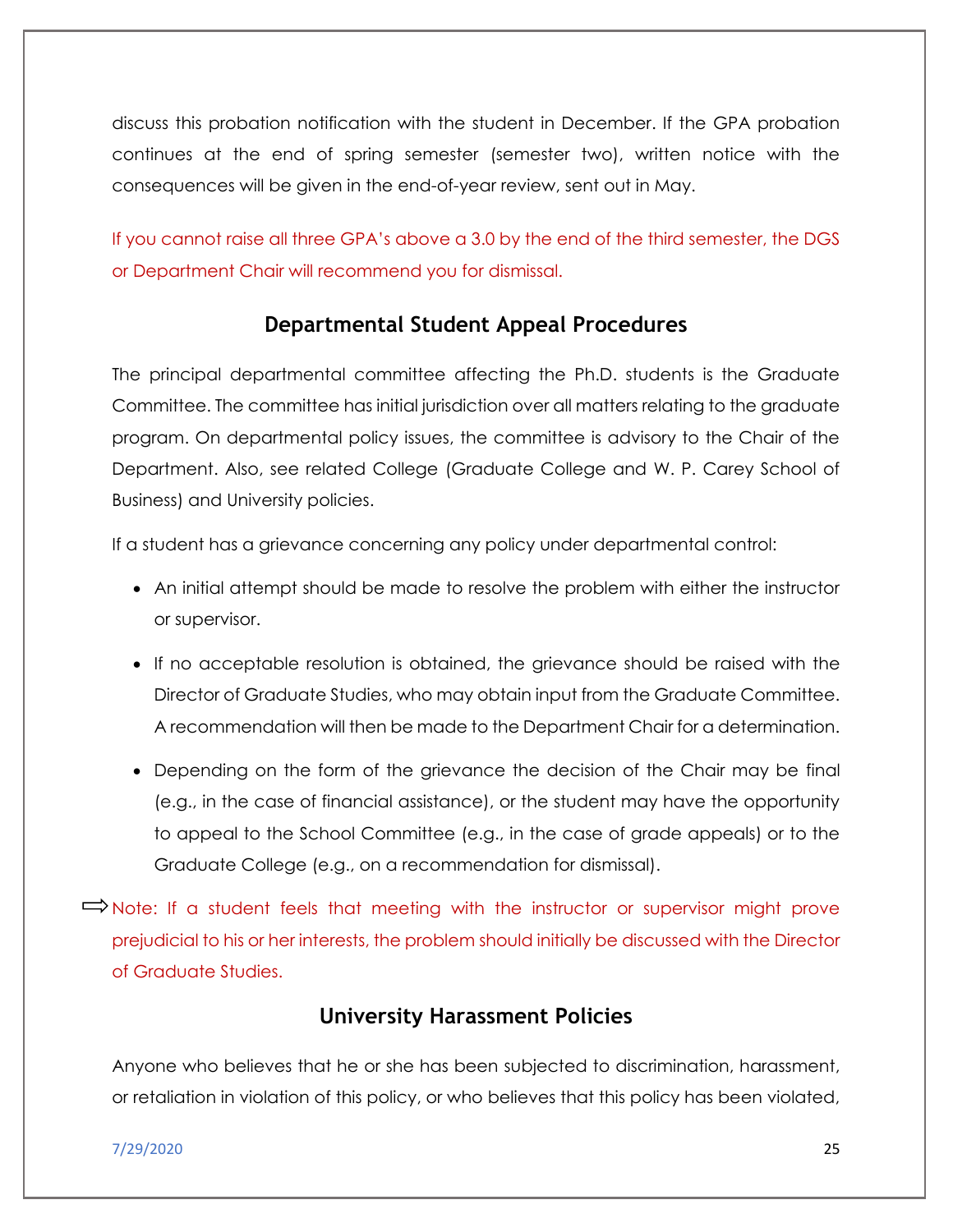should report the matter immediately to the Office of Equity and Inclusion. Additionally, any individual has the right to contact local law enforcement to file a criminal report.

If an individual wishes to have a confidential conversation about an allegation of sexual harassment, that individual can do so by seeking an appointment with a licensed counselor or health care professional. The university provides such services at the [Health](https://www.asu.edu/aad/manuals/acd/healthservices.html)  [Services,](https://www.asu.edu/aad/manuals/acd/healthservices.html) [Employee Assistance Office,](https://www.asu.edu/aad/manuals/acd/emp-assist.html) or [ASU Counseling Services](https://www.asu.edu/aad/manuals/acd/counseling-srvs.html) located on each campus. Also, consistent with state law, the ASU Police Department Victim's Advocate is a person with whom an individual can hold a confidential conversation about an allegation of sexual violence, including sexual assault.

If an individual wishes to remain anonymous, that individual can make a report to the [ASU Hotline](https://www.asu.edu/aad/manuals/acd/asu-hotline.html) at 877/786–3385.

If an individual requests anonymity after a report is filed, the Office of Equity and Inclusion/Title IX Coordinator will take into account the request, the due process rights of all parties involved, the severity of the alleged harassment, and the potential risk of a hostile environment for others in the community in order to determine whether the request can be honored. The requesting party will be advised of the determination.

#### **Legal Definitions**

Discrimination is defined under applicable federal and state law. In general, unlawful discrimination means failing to treat people equally based, at least in part, on status that is protected under applicable law or policy. Protected status includes race, color, religion, sex, national origin, age, disability, veteran status, sexual orientation, gender identity, and genetic information.

Harassment is a specific form of discrimination. It is unwelcome behavior, based on a protected status, which is sufficiently severe or pervasive as to create an intimidating, hostile, or offensive environment for academic pursuits, employment, or participation in university-sponsored programs or activities.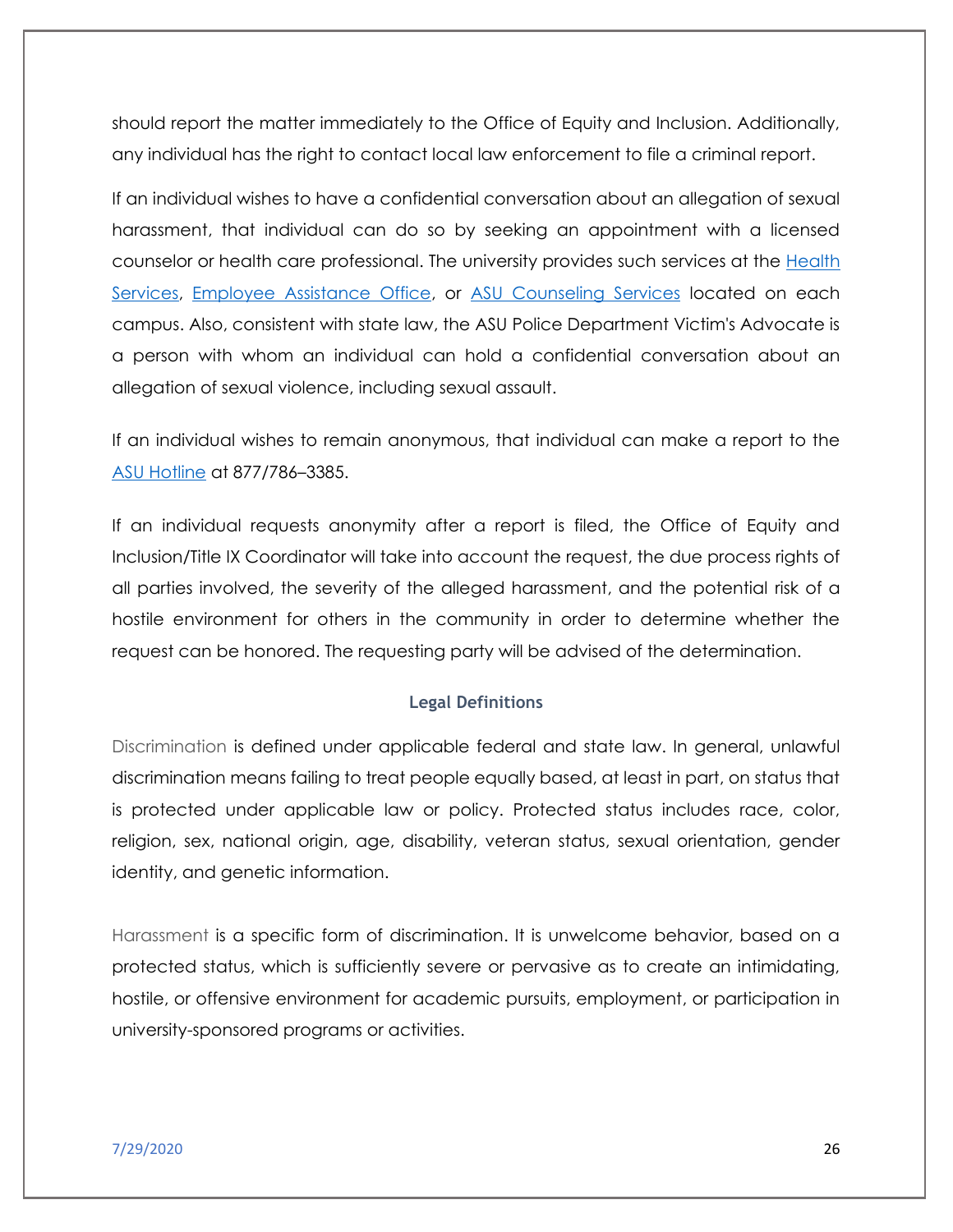Sexual Harassment is harassment, whether between individuals of the same or different sex, which includes unwelcome behavior or conduct of a sexual nature (including [unwelcome sexual activity\)](https://www.asu.edu/aad/manuals/acd/acd401.html#unwlcmsexactivity) that is made, either explicitly or implicitly, a condition of an individual's education, employment, or participation in university-sponsored programs or activities or the submission to or rejection of such behavior or conduct is a factor in decisions affecting that individual's education, employment, or participation in university-sponsored programs or activities. Sexual harassment is also unwelcome behavior or conduct of a sexual nature (including unwelcome sexual advances or activity), which is sufficiently severe or pervasive as to create an intimidating, hostile, or offensive environment for academic pursuits, employment, or participation in universitysponsored programs or activities.

Sexual Violence includes attempted or actual physical sexual acts perpetrated against a person's will or where a person is incapable of giving consent due to the use of drugs or alcohol, due to an intellectual or other disability, or due to age is also a form of sexual harassment. This can include rape, sexual assault, sexual battery, sexual coercion, domestic and dating violence, and stalking.

Retaliation occurs when an adverse action (e.g., termination, denial of promotion, refusal to hire, unjustified discipline or evaluation, etc.) is taken against an individual for complying with this policy, opposing conduct reasonably believed to constitute a violation of this policy, filing a report under this policy, seeking an accommodation under this policy, or participating in any manner in an investigation or proceedings related to this policy. Adverse actions that are reasonably likely to deter a complaining individual or others from engaging in protected activity are prohibited.

Report Allegation(s) of a violation of this policy that is/are made to any manager, supervisor, administrator, or the Office of Equity and Inclusion or the Dean of Students, Office of Student Rights and Responsibilities.

Unwelcome Sexual Activity Engaging in sexual activity with a person, whom you reasonably should know or do know, has not consented or is incapable of giving consent.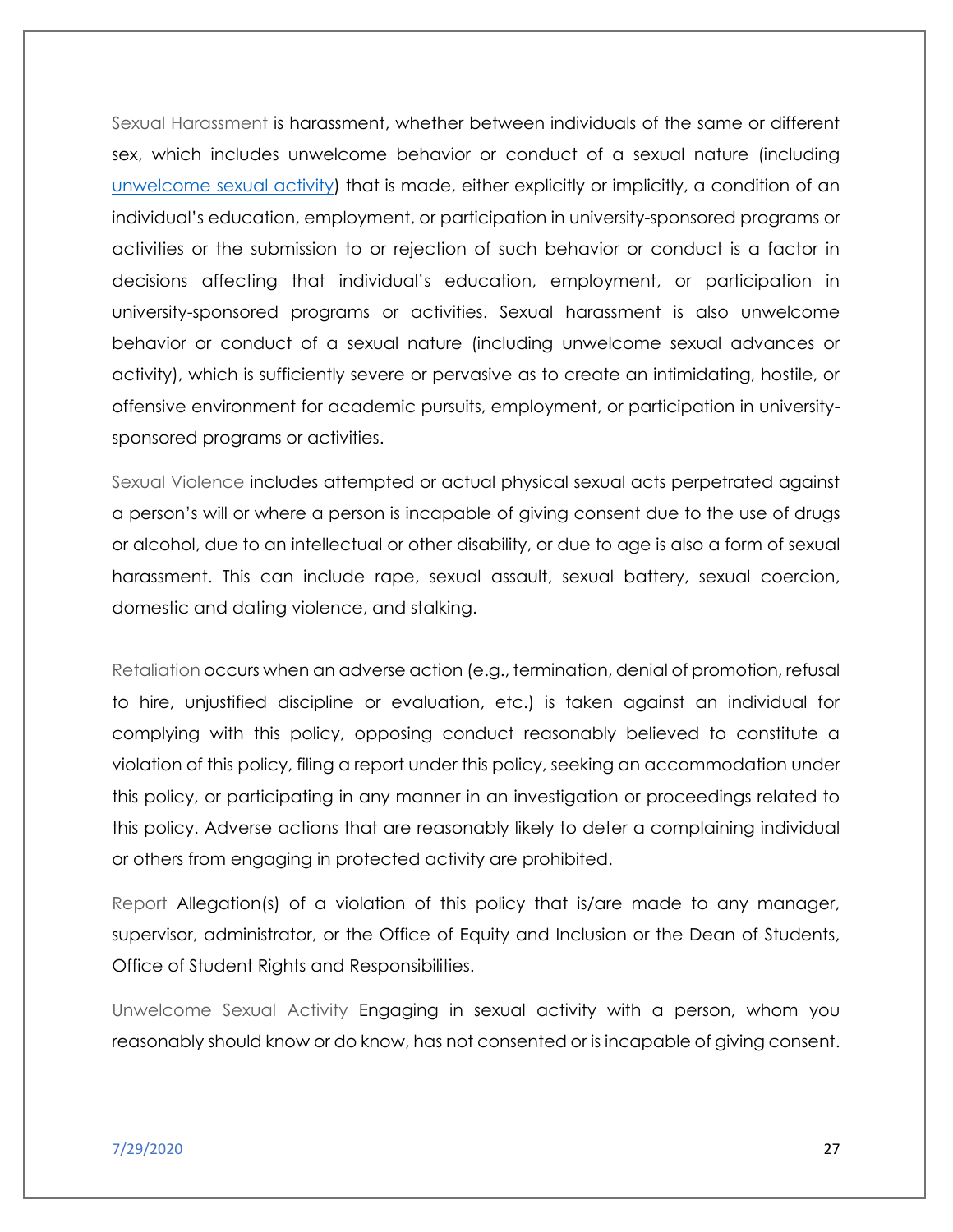- consent in the context of sexual activity means informed and freely given words or actions that indicate a willingness to participate in mutually agreed upon sexual activity
- consent may not be inferred from:
	- 1. silence, passivity or lack of resistance
	- 2. a current or previous dating or sexual relationship,
	- 3. acceptance or provision of gifts, meals, drinks, or other items
	- 4. previous consent to sexual activity
- consent may be withdrawn during sexual activity, consent to one form of consensual sexual activity does not imply consent to any other form of sexual activity
- consent must not be obtained through physical force, violence, duress, intimidation, coercion, or an express or implied threat of injury
- consent may never be given by a person who is: incapacitated (by drugs, alcohol or otherwise), unconscious, asleep, or otherwise physically or mentally unable to make informed, rational judgments. The use of alcohol or drugs does not diminish one's responsibility to obtain consent and does not excuse conduct that violates this policy

and

 consent cannot be given by someone who, by virtue of age, circumstances or other factors, is deemed by law to be incapable of giving consent.

#### **The Economics Department does not tolerate harassment of any kind.**

## **LINKS TO UNIVERSITY AND GRADUATE EDUCATION DOCUMENTS**

Below are links to University and Graduate Education documents that will provide details about requirements as you proceed through the program. It is essential that you understand the policies that underlie your time at ASU. Note that the Economics Department must adhere to the policies that the University and Graduate Education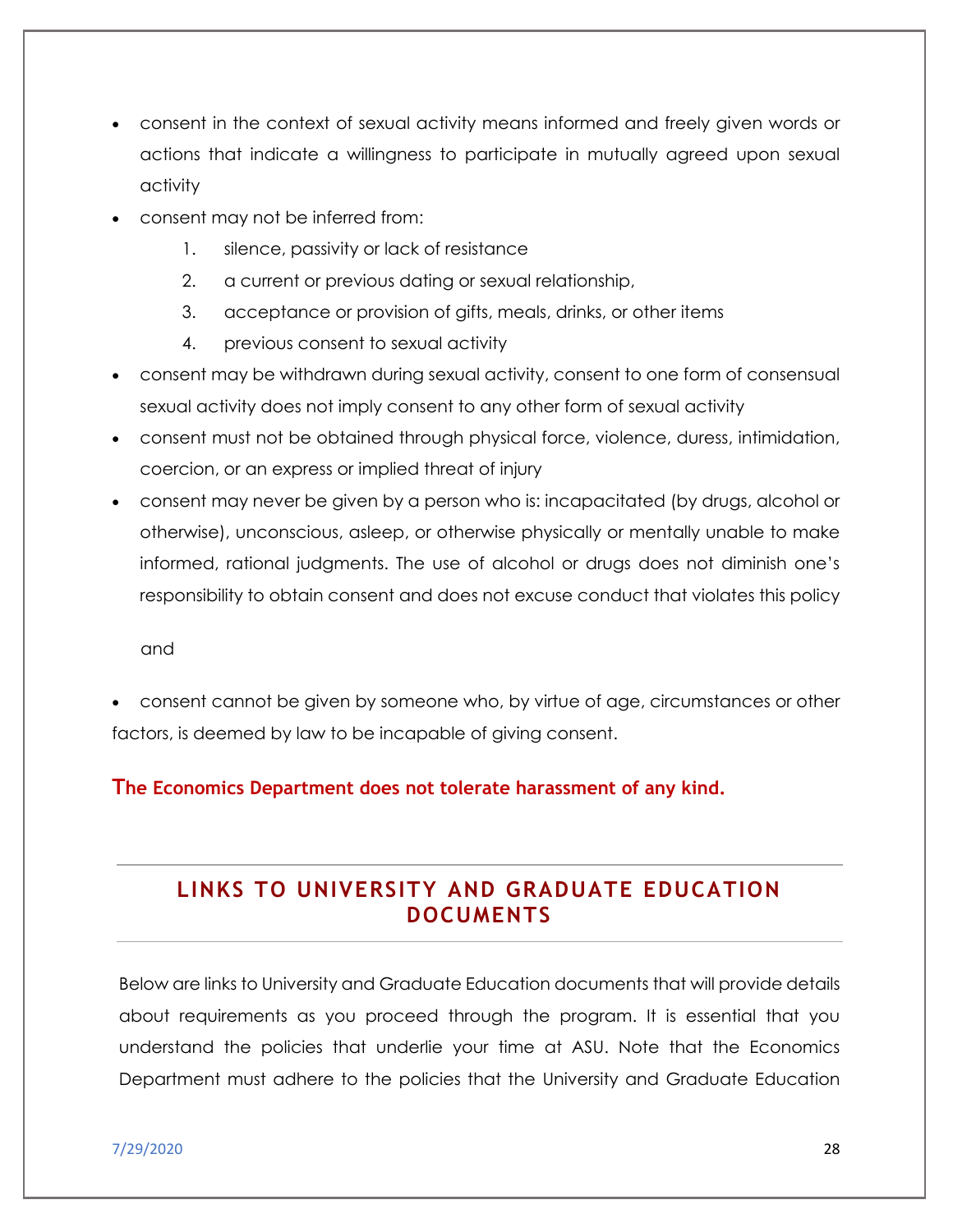develop. It is your responsibility to be aware of these policies. Please refer to them at least once a semester, and see the Graduate Program Coordinator or the Director of Graduate Studies if you have questions.

The Graduate Policies and Procedures Handbook contains details about enrollment (course load, continuous enrollment, leave of absence, withdrawal), academic progress, degree requirements (plan of study, petitions), and doctoral milestone events (time limits, committees, comprehensive examinations, prospectus defense, dissertation defense). Please pay particular attention to the plan of study and time limit requirements: [https://graduate.asu.edu/policies-procedures.](https://graduate.asu.edu/policies-procedures)

The TA/RA Handbook contains details about appointment and enrollment policies, benefits, and university policies. Please refer to [https://graduate.asu.edu/ta-ra](https://graduate.asu.edu/ta-ra-handbook)[handbook.](https://graduate.asu.edu/ta-ra-handbook)

The Graduate Education website contains links to the numerous forms that must be submitted during your program, including the Masters in Passing, the Comprehensive Examination, the Prospectus Defense, the application for graduation, and the Dissertation Defense. Some of these tasks are time sensitive (deadlines to schedule the dissertation defense for instance), so be sure you are aware of forms you need to submit and when they need to be submitted.

### **DEPARTMENT AND UNIVERSITY RESOURCE LINKS**

### **Academics and Professional Development**

Libraries Writing centers Professional development workshops and opportunities

#### **Student support services**

[International Student Services Center](https://issc.asu.edu/students/welcome) Housing [Health](https://eoss.asu.edu/health) , [24-7 Counseling Services](https://eoss.asu.edu/counseling) & [Graduate Wellness Resources](https://graduate.asu.edu/sites/default/files/wellness_resources.pdf) [Disability Resources](https://eoss.asu.edu/drc)  **Veterans** [Graduate and Professional Student](https://gpsa.asu.edu/) Association & [10 Best Practices in Graduate Student](https://graduate.asu.edu/sites/default/files/student_well_being_best_practice.pdf)  **Wellbeing**